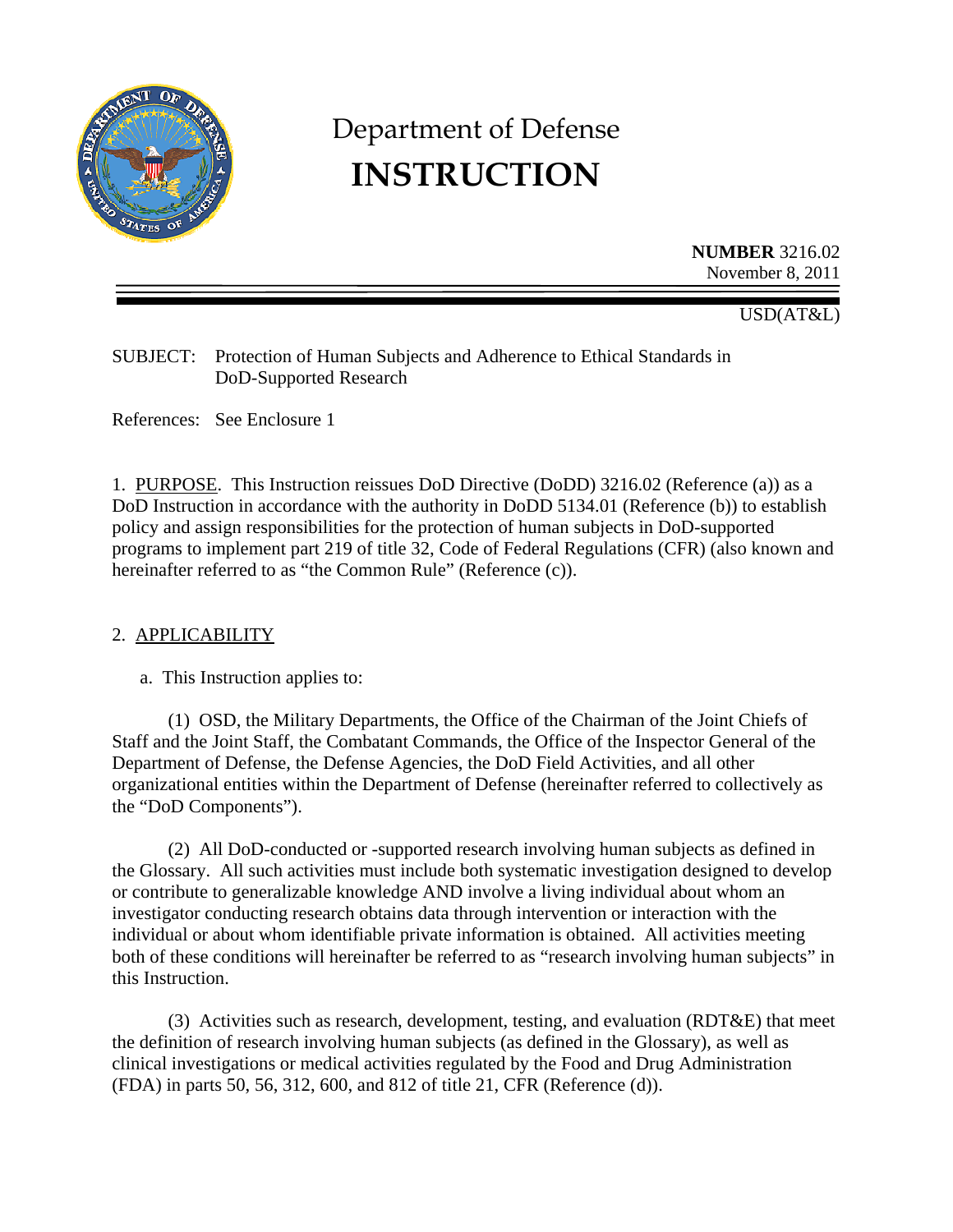b. Applicability is not dependent upon the budget activities funding the research, the mission of the DoD organization conducting or supporting the research, the security classification of the research, the location of the research in the United States or a foreign country, or whether the research is conducted or supported under a program that is not considered research for other purposes.

#### 3. DEFINITIONS. See Glossary.

#### 4. POLICY. It is DoD policy that:

 a. All research involving human subjects that is conducted or supported by the Department of Defense shall comply with part 219 of Reference (c), which incorporates the ethical principles of respect for persons, beneficence, and justice, as codified in page 23192 of the Federal Register (also known as "The Belmont Report" (Reference (e)).

 b. Certain categories of human subjects in research are recognized as vulnerable populations, groups, or individuals and are afforded additional protections as specified in section 7 of Enclosure 3 of this Instruction.

 c. Research involving human subjects for testing of chemical or biological warfare agents is generally prohibited by section 1520a of title 50, United States Code (U.S.C.) (Reference (f)), subject to possible exceptions for research for prophylactic, protective, or other peaceful purposes.

 d. DoD-appropriated funds shall not be used to support research involving a human being as an experimental subject, as defined in this Instruction, without the prior informed consent of the experimental subject or in accordance with section 980 of title 10, U.S.C. (Reference (g)) and this Instruction (see section 9 of Enclosure 3 of this Instruction for details). The definitions of research involving a human being as an experimental subject and research involving human subjects are different; see the Glossary for an explanation.

 e. Research involving human subjects covered under this Instruction shall also comply with applicable Federal and State laws and regulations. When the research is conducted outside of the United States, it must also comply with applicable requirements of the foreign country and its national laws and requirements. In the event of an unresolved conflict between this Instruction, including its references, and other applicable laws and requirements such that compliance with both is impossible, the requirements most protective of the human subjects shall be followed. When there is an unresolved conflict, DoD Components shall consult with legal counsel and seek guidance from the Assistant Secretary of Defense for Research and Engineering (ASD(R&E)).

#### 5. RESPONSIBILITIES. See Enclosure 2.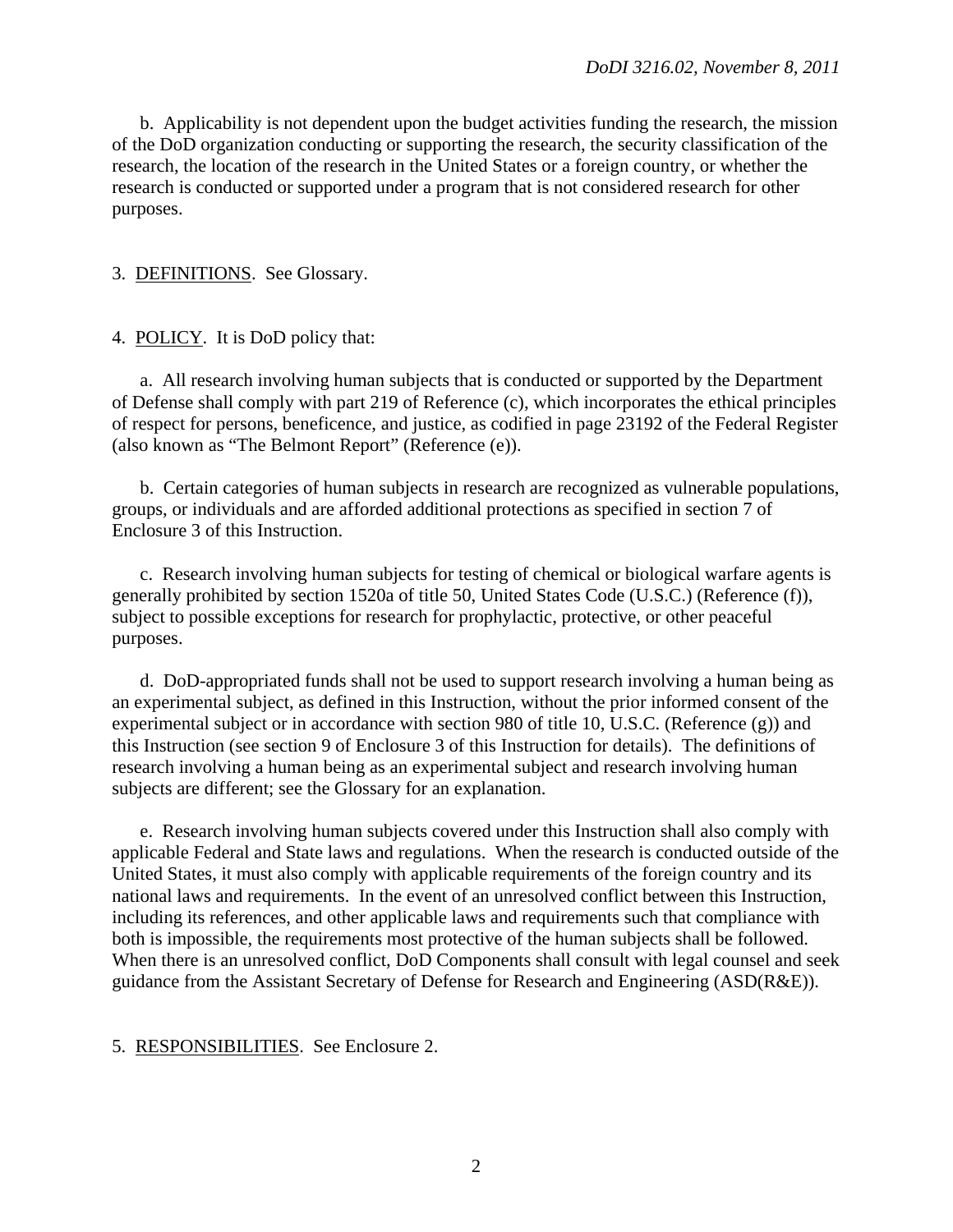6. PROCEDURES. See Enclosure 3.

7. RELEASABILITY. UNLIMITED. This Instruction is approved for public release and is available on the Internet from the DoD Issuances Website at http://www.dtic.mil/whs/directives.

8. EFFECTIVE DATE. This Instruction is effective upon its publication to the DoD Issuances Website.

DN

 Frank Kendall Acting Under Secretary of Defense for Acquisition, Technology, and Logistics

Enclosures

- 1. References
- 2. Responsibilities
- 3. Procedures

Glossary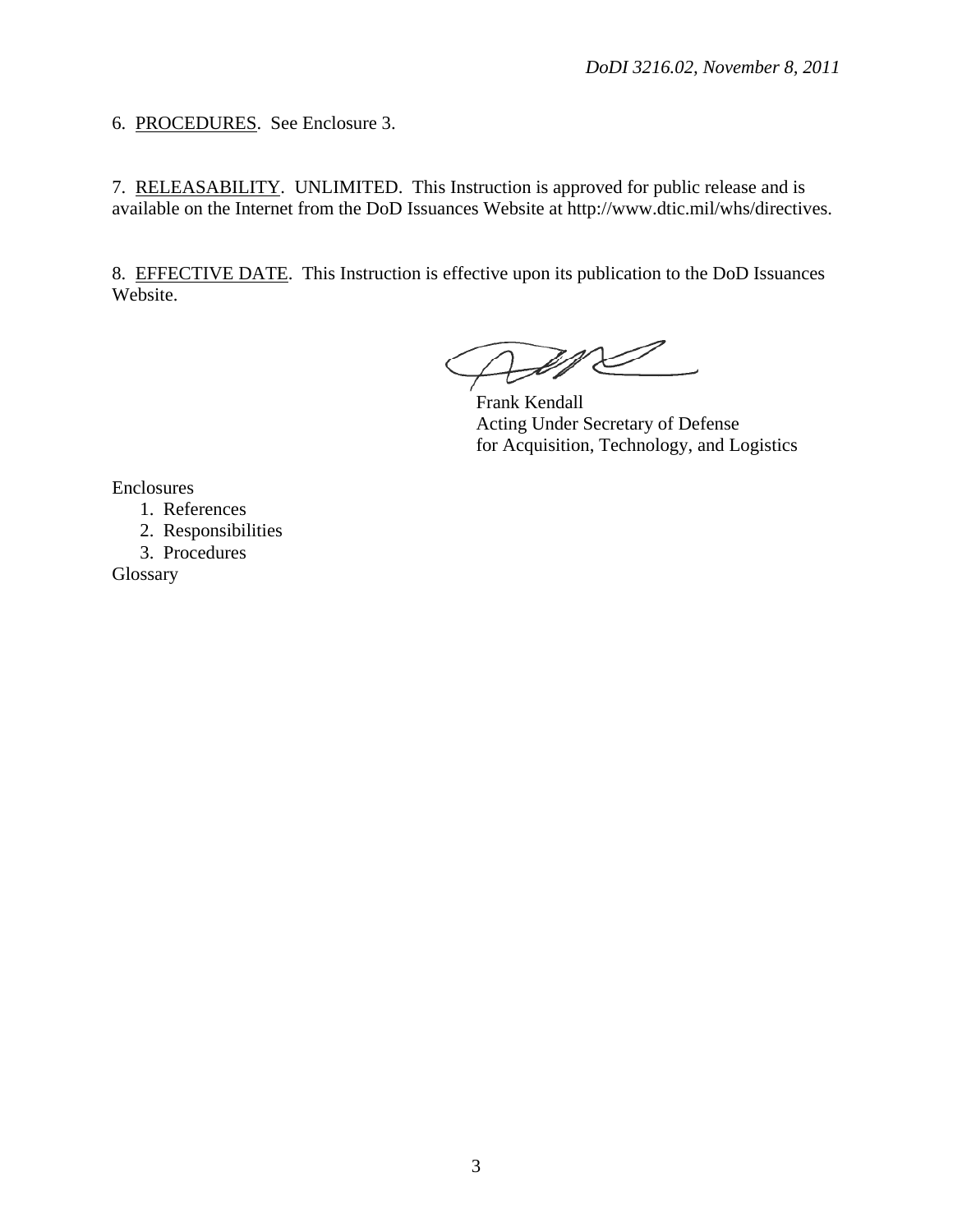# TABLE OF CONTENTS

| Activities for Which an Institution is Required to Have a Federal Assurance 12     |  |
|------------------------------------------------------------------------------------|--|
| Activities for Which an Institution is not Required to Have a Federal Assurance 13 |  |
| DoD-CONDUCTED RESEARCH INVOLVING HUMAN SUBJECTS 13                                 |  |
|                                                                                    |  |
|                                                                                    |  |
| RESEARCH INVOLVING HUMAN SUBJECTS CONDUCTED BY A NON-DoD                           |  |
|                                                                                    |  |
|                                                                                    |  |
|                                                                                    |  |
|                                                                                    |  |
|                                                                                    |  |
|                                                                                    |  |
|                                                                                    |  |
|                                                                                    |  |
|                                                                                    |  |
|                                                                                    |  |
|                                                                                    |  |
|                                                                                    |  |
|                                                                                    |  |
|                                                                                    |  |
|                                                                                    |  |
| UNIQUE DoD LIMITATIONS ON WAIVER OF INFORMED CONSENT 25                            |  |
| PROTECTING HUMAN SUBJECTS FROM MEDICAL EXPENSES IF INJURED26                       |  |
|                                                                                    |  |
|                                                                                    |  |
|                                                                                    |  |
| COMPENSATION TO HUMAN SUBJECTS FOR PARTICIPATION IN RESEARCH 27                    |  |
|                                                                                    |  |
|                                                                                    |  |
|                                                                                    |  |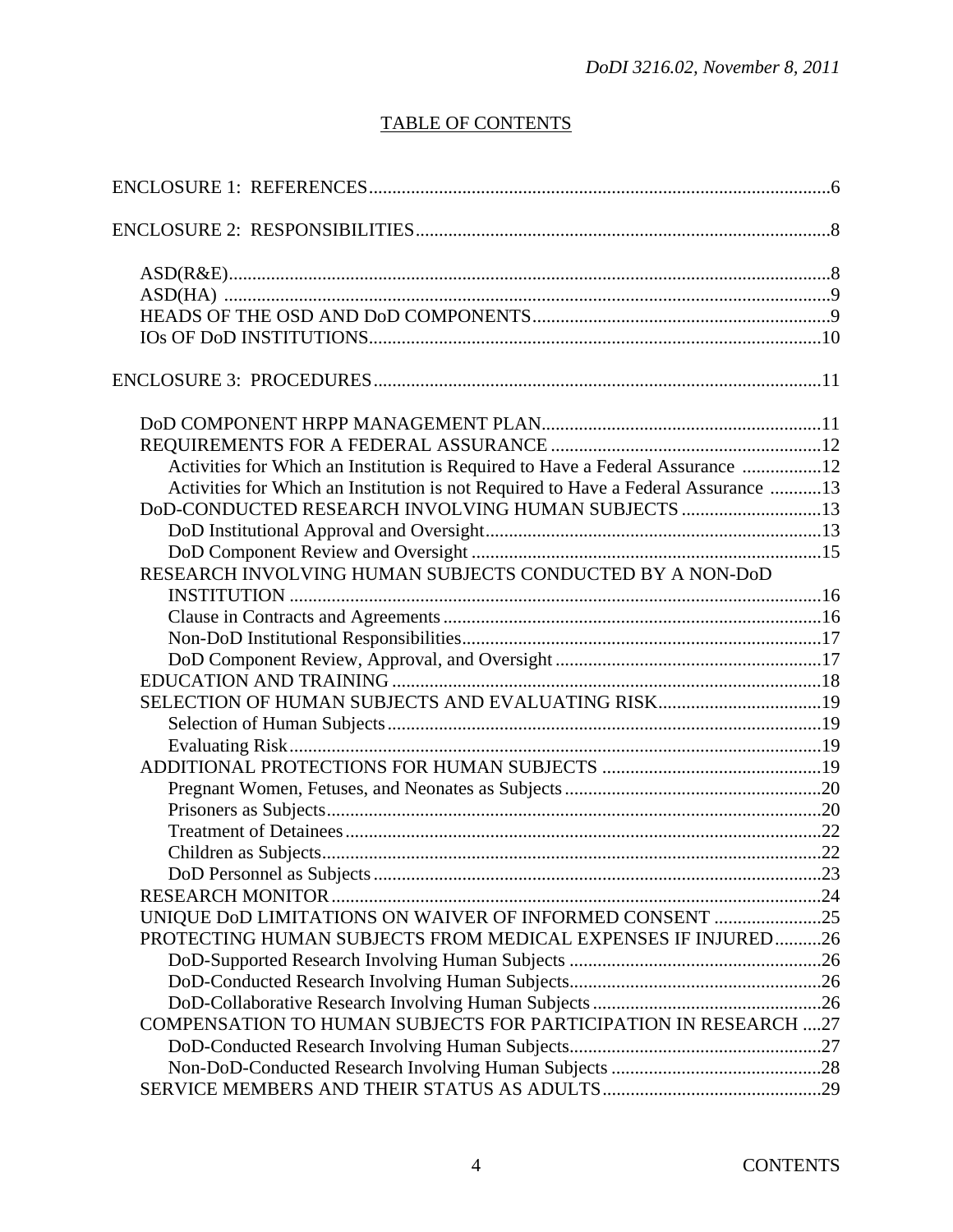| Confidential Information Protection and Statistical Efficiency Act (CIPSEA) for |  |
|---------------------------------------------------------------------------------|--|
|                                                                                 |  |
|                                                                                 |  |
|                                                                                 |  |
|                                                                                 |  |
|                                                                                 |  |
|                                                                                 |  |
|                                                                                 |  |
|                                                                                 |  |
|                                                                                 |  |
|                                                                                 |  |
|                                                                                 |  |
|                                                                                 |  |
|                                                                                 |  |
|                                                                                 |  |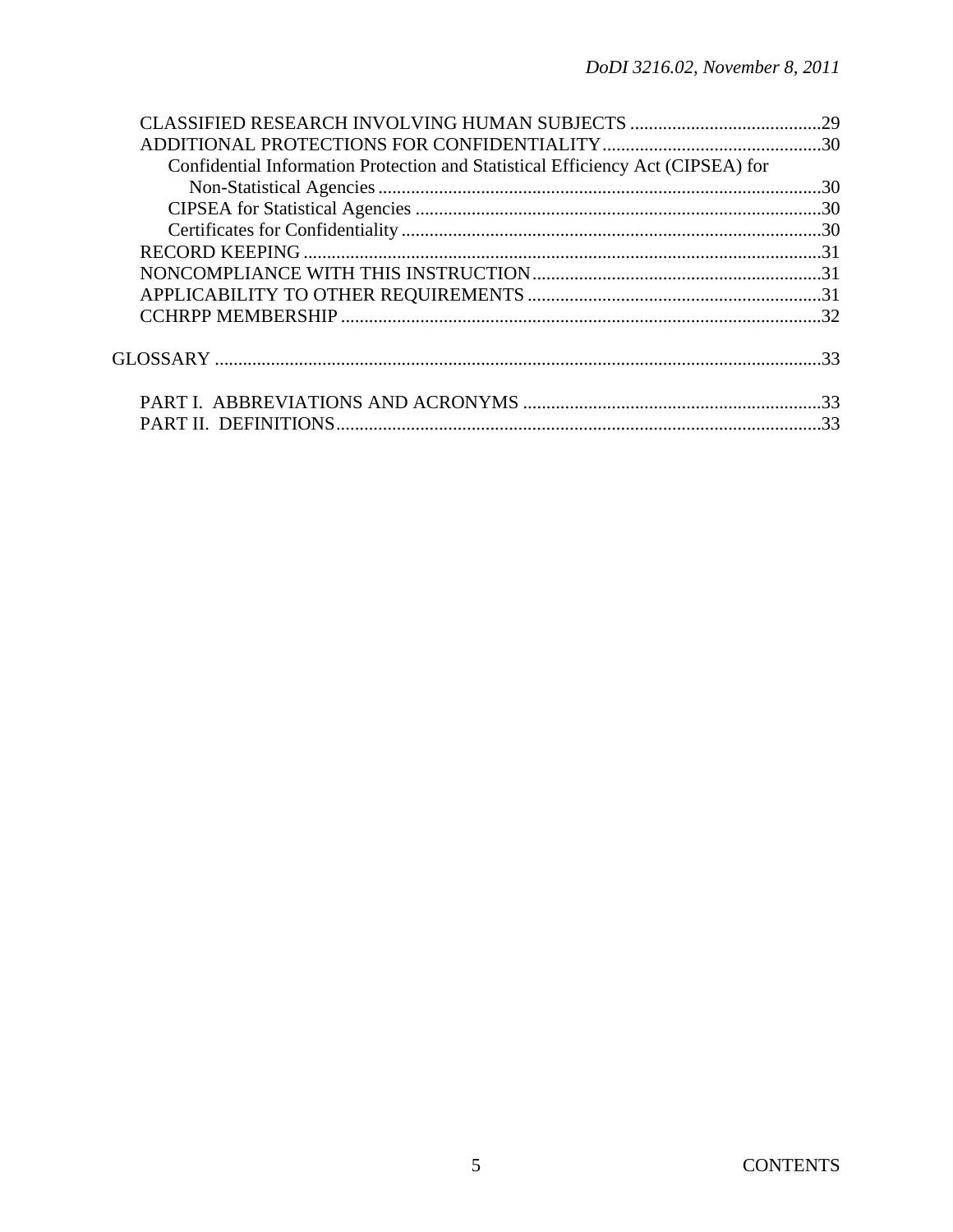#### ENCLOSURE 1

#### REFERENCES

- (a) DoD Directive 3216.02, "Protection of Human Subjects and Adherence to Ethical Standards in DoD-Supported Research," March 25, 2002 (hereby cancelled)
- (b) DoD Directive 5134.01, "Under Secretary of Defense for Acquisition, Technology and Logistics (USD(AT&L))," December 9, 2005
- (c) Parts 22 (Appendix B), 37 (Appendix D), [1](#page-5-0)08 and  $219<sup>1</sup>$  of title 32, Code of Federal Regulations
- (d) Parts 50, 56, 312, 600, and 812 of title 21, Code of Federal Regulations
- (e) Page 23192 of Volume 44, Federal Register, April 18, 1979 (also known as "[The Belmont](http://www.hhs.gov/ohrp/humansubjects/guidance/belmont.htm)  [Report"](http://www.hhs.gov/ohrp/humansubjects/guidance/belmont.htm))<sup>[2](#page-5-1)</sup>
- (f) Section 1520a of title 50, United States Code
- (g) Sections 139(a)(2)(A), 980, 1074f , and 1102 of title 10, United States Code
- (h) Part 46, subparts A-D of title 45, Code of Federal Regulations
- (i) Memorandum of Understanding between the Food and Drug Administration and the Department of Defense, "Concerning Investigational Use of Drugs, Antibiotics, Biologics, and Medical Devices by the Department of Defense," May 21, 1987
- (j) Sections 241(d) and 289g–289g-2 of title 42, United States Code
- (k) Public Law 107-347, "Confidential Information Protection and Statistical Efficiency Act of 2002 (CIPSEA)," December 17, 2002
- (l) Pages 33362-33377 of Volume 72, Federal Register, June 15, 2007
- $(m)$  Sections 2105, [3](#page-5-2)109, 3371-3376,<sup>3</sup> and 5536 of title 5, United States Code
- (n) Sections 2.101 and 252.235-7004 of title 48, Code of Federal Regulations
- (o) Section 252 of Public Law 103-160, "National Defense Authorization Act for Fiscal Year 1994," November 30, 1993
- (p) DoD Directive 2310.01E, "The Department of Defense Detainee Program," September 5, 2006
- (q) Section 30 of title 24, United States Code
- (r) Executive Order 13526, "Classified National Security Information," December 29, 2009
- (s) DoD 6025.18-R, "DoD Health Information Privacy," January 24, 2003
- (t) Executive Order 12333, "United States Intelligence Activities," as amended, August 18, 2010
- (u) DoD 5400.11-R, "Department of Defense Privacy Program," May 14, 2007
- (v) DoDI 6000.08, "Funding and Administration of Clinical Investigation Programs," December 3, 2007
- (w) DoD Instruction 5025.01, "DoD Directives Program," October 28, 2007
- (x) DoD Instruction 6200.02, "Application of Food and Drug Administration (FDA) Rules to Department of Defense Force Health Protection Program," February 27, 2008

<span id="page-5-0"></span><sup>&</sup>lt;sup>1</sup>Also known as "the Common Rule"

<span id="page-5-1"></span><sup>&</sup>lt;sup>2</sup> Available on the Internet at [http://www.hhs.gov/ohrp/humansubjects/guidance/belmont.htm.](http://www.hhs.gov/ohrp/humansubjects/guidance/belmont.htm) The Belmont Report's 2-volume appendix is available from the Government Printing Office as DHEW Publication Nos. (OS) 78- 0013 and (OS) 78-0014

<span id="page-5-2"></span><sup>&</sup>lt;sup>3</sup> Also known as "The Intergovernmental Personnel Act of 1970, as amended"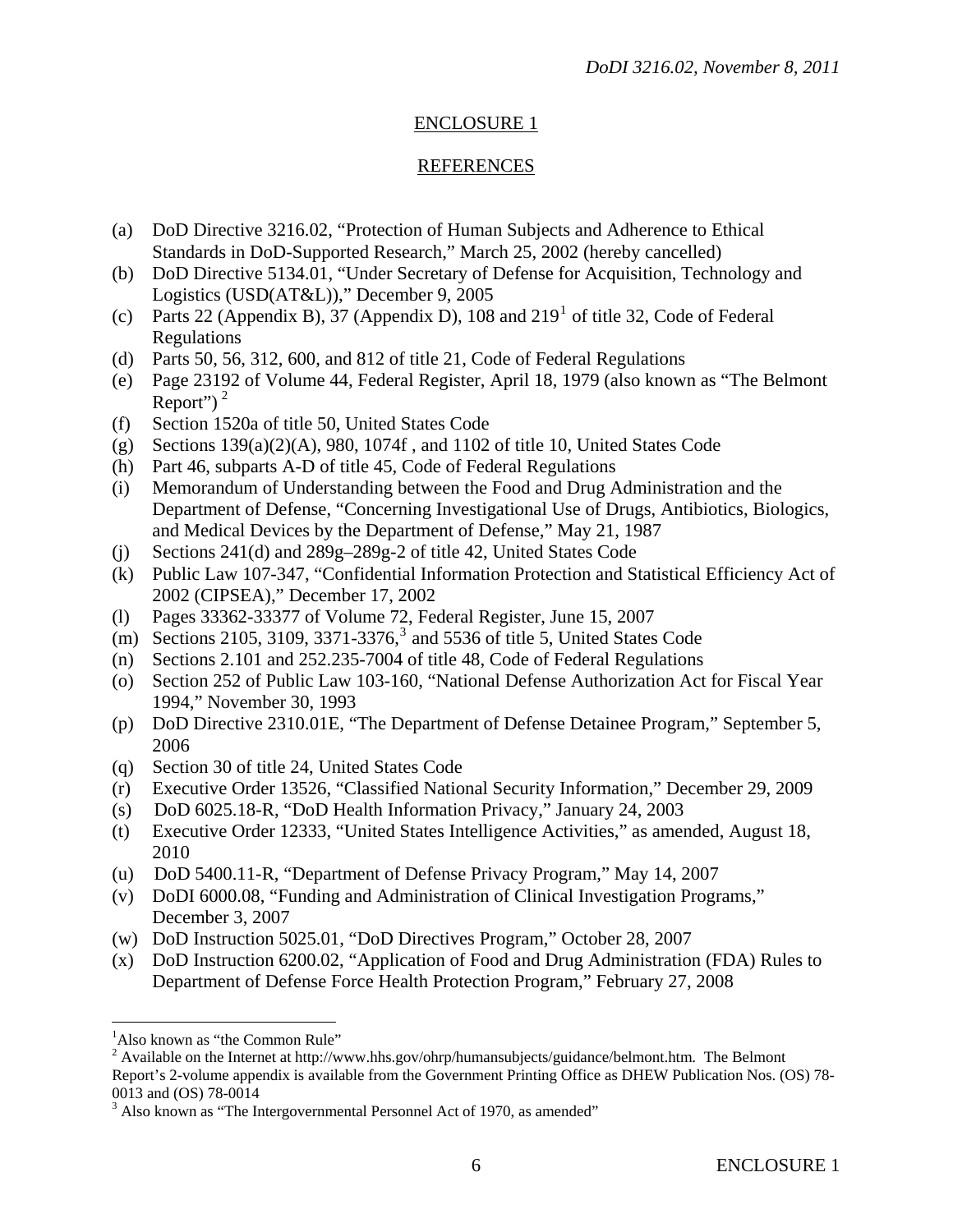- (y) DoD Instruction 6025.13, "Medical Quality Assurance (MQA) and Clinical Quality Management in the Military Health System (MHS)," February 17, 2011
- (z) DoD Directive 5240.01, "DoD Intelligence Activities," August 27, 2007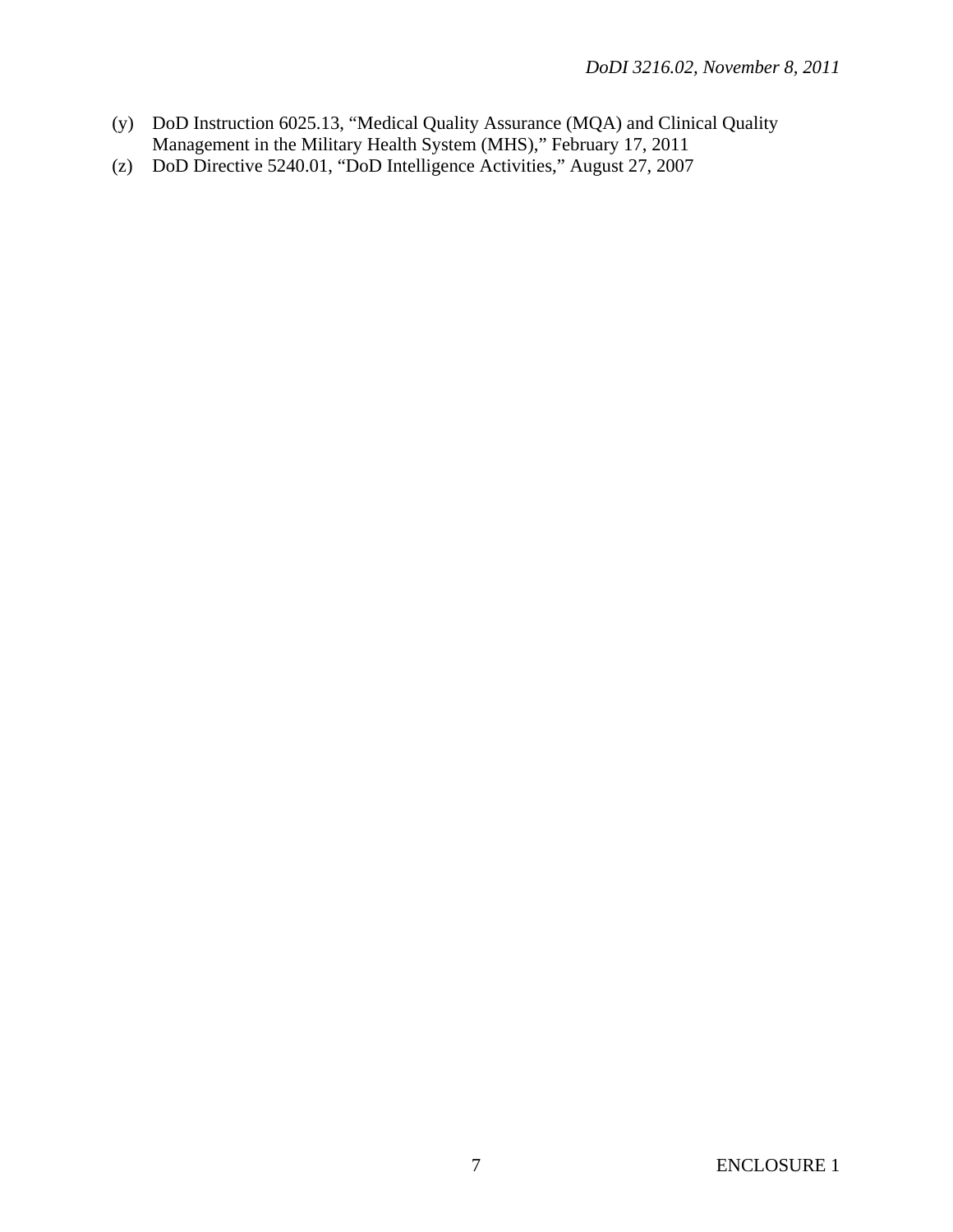#### ENCLOSURE 2

#### RESPONSIBILITIES

1.  $\triangle SD(R\&E)$ . The  $\triangle SD(R\&E)$ , under the authority, direction, and control of the Under Secretary of Defense for Acquisition, Technology, and Logistics, shall:

 a. Be the single DoD point of contact for all matters related to DoD compliance with this Instruction and shall act as the principal DoD liaison with organizations outside the Department of Defense on matters pertaining to research involving human subjects.

 b. Provide guidance and procedures necessary to implement this Instruction. The ASD(R&E) will consult with the Assistant Secretary of Defense for Health Affairs (ASD(HA)) for matters affecting medical research involving human subjects.

 c. Exercise the authorities of the Head of the Department identified in part 219 of Reference (c), the Secretary as identified in subparts B-D of part 46 of title 45, CFR (Reference (h)) for research described in section 7 of Enclosure 3 of this Instruction, and the Secretary of Defense identified in section 980 of Reference (g).

 d. Grant exceptions to any procedures or requirements in this Instruction based upon an appropriate justification from the Head of an OSD or DoD Component and consistent with law.

 e. Establish a process to oversee the DoD Components' implementation of their respective Component human research protection program (HRPP) management plan and compliance with this Instruction.

 f. Establish a framework for educational training requirements for DoD personnel in key HRPP roles commensurate with their duties and responsibilities.

 g. Work with the DoD Components supporting international research involving human subjects to resolve conflicts between this Instruction, including its references, and other applicable foreign laws and requirements.

 h. Maintain a list of foreign country and international standards that are at least equivalent to those in part 219 of Reference (c).

 i. Designate DoD representatives to Federal committees, such as the Human Subject Research Subcommittee of the National Science and Technology Council's Committee on Science or other committees established by the White House.

 j. Designate a DoD representative to the Secretary's Advisory Committee on Human Research Protection established by the Secretary of Health and Human Services (HHS) and successor entities established by the Secretary of HHS.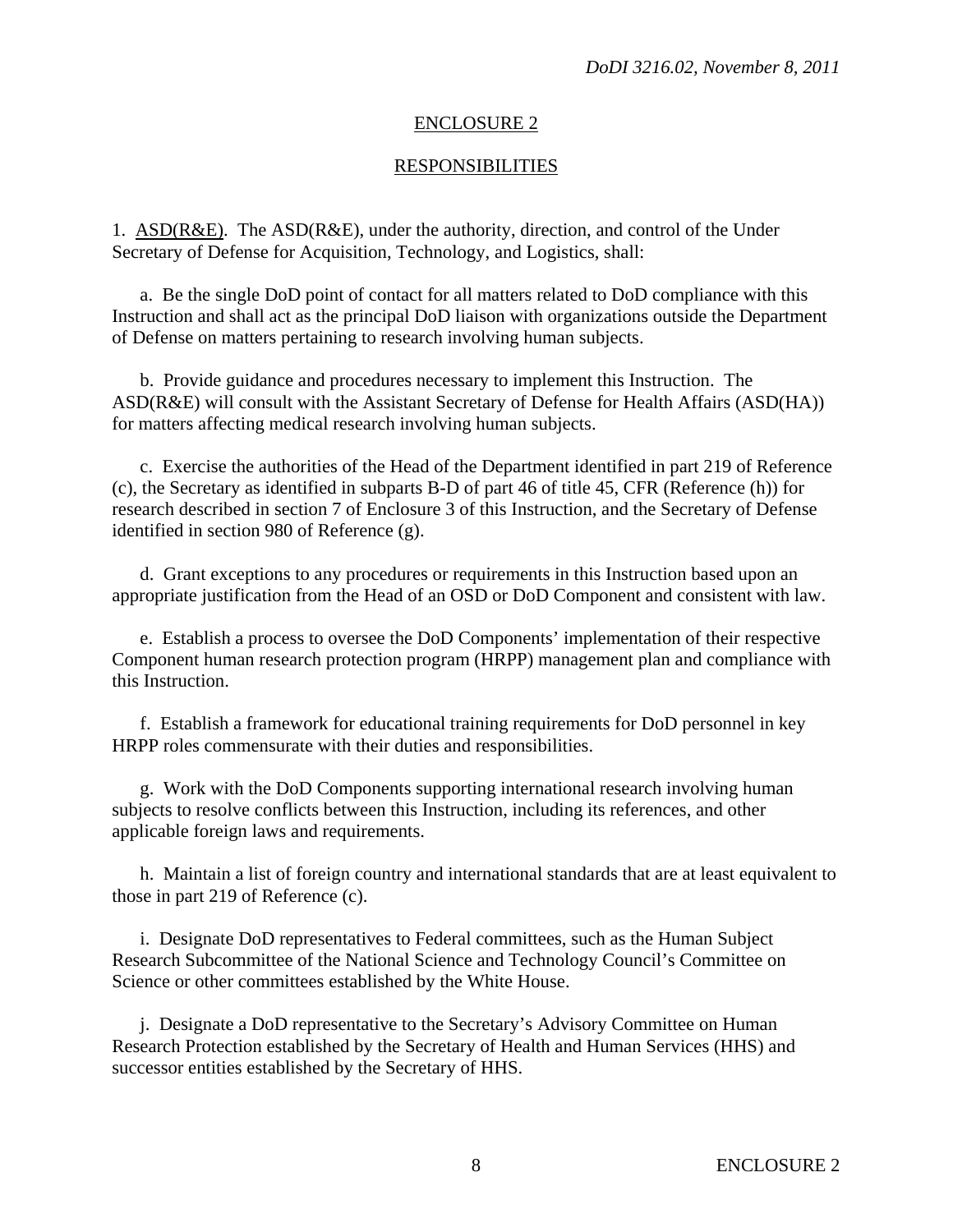k. Establish the DoD Coordinating Committee for Human Research Protection Programs (CCHRPP) to act as the central advisory committee to the ASD(R&E) on all matters regarding the ethical involvement of human subjects in research. Membership shall be appointed as described in section 18 of Enclosure 3 of this Instruction.

2. ASD(HA). The ASD(HA), under the authority, direction, and control of the Under Secretary of Defense for Personnel and Readiness (USD(P&R)), shall:

 a. Advise the ASD(R&E) on matters related to the participation of human subjects in research, especially regarding medical safety, bioethics, and standards of professional health care and conduct.

 b. Represent the Department of Defense on matters relating to implementation of FDA regulatory requirements in Reference (d) and the Memorandum of Understanding between the FDA and the Department of Defense (Reference (i)).

3. HEADS OF THE OSD AND DoD COMPONENTS. The Heads of the OSD and DoD Components that conduct or support research involving human subjects covered by this Instruction shall:

 a. Develop, issue, and monitor a Component HRPP management plan (see section 1 of Enclosure 3 of this Instruction for details).

 b. Establish and oversee DoD Component policies and procedures that ensure compliance with this Instruction and any other supplementing or implementing issuances (see section 1 of Enclosure 3 for details).

c. Exercise the authority as outlined in this Instruction.

d. Oversee each institutional official's (IO) (see Glossary) implementation of their organization's HRPP.

 e. Provide members to intra- and interagency committees and to the CCHRPP when requested by the ASD(R&E) consistent with section 18 of Enclosure 3.

f. Provide in a timely manner to the ASD(R&E) the following:

 (1) A copy of all reports provided to the appropriate Congressional Committees in accordance with Reference (f) for any research involving human subjects for testing of chemical or biological warfare agents. DoD Components shall also send a copy to the Assistant Secretary of Defense for Nuclear, Chemical, and Biological Defense Programs.

 (2) Copies of any waivers from requirements that have been granted in accordance with this Instruction.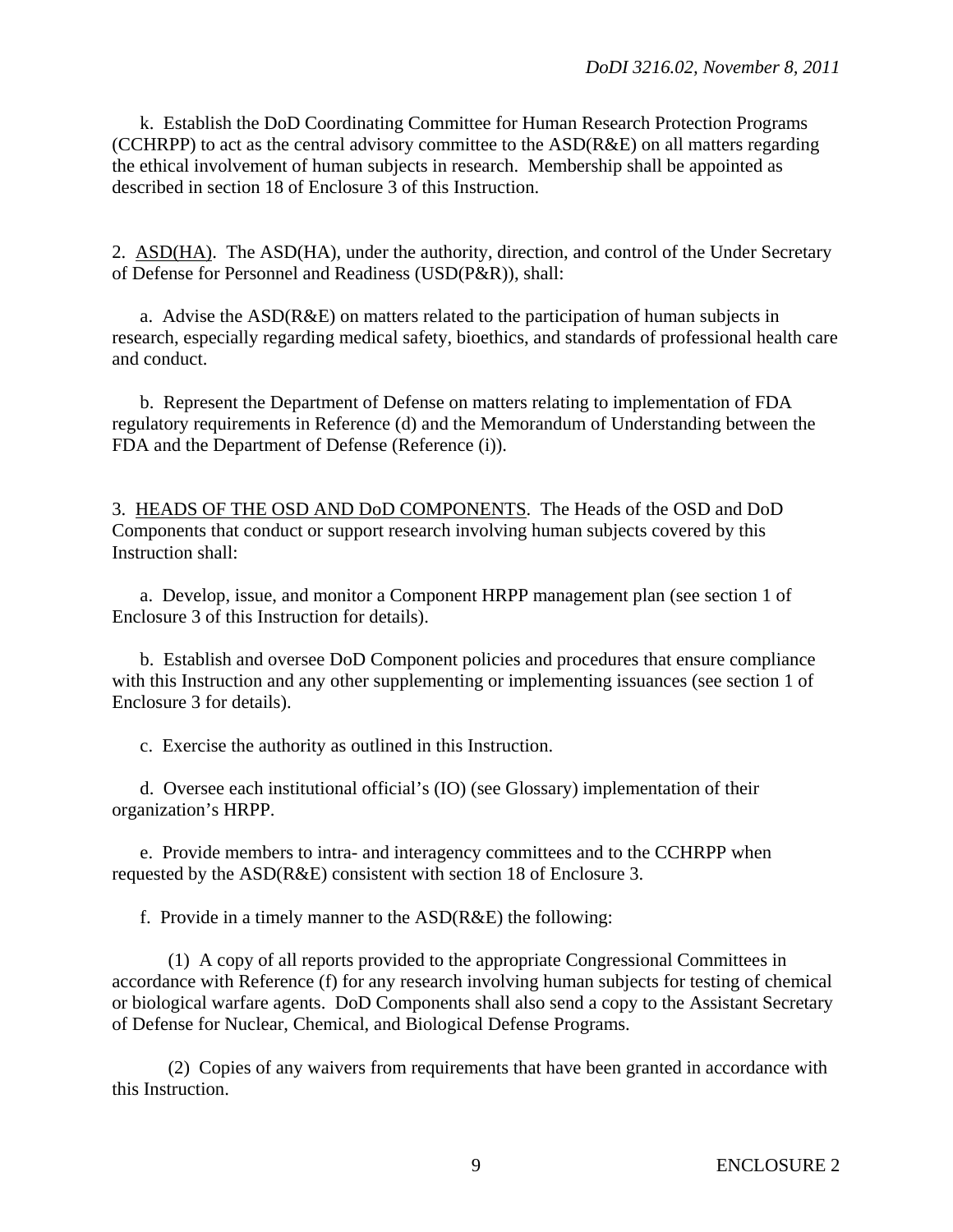(3) Copies of any approved fetal research covered under sections 289g–289g-2 of title 42, U.S.C. (Reference (j)).

 (4) Copies of any research involving human subjects conducted consistent with section 512 of Public Law 107-347 (Reference (k)). DoD Components shall also send a copy to the Office of Management and Budget (OMB), as required by Reference (k) and pages 33362-33377 of Volume 72, Federal Register (Reference (l)).

 (5) Any allegation of serious or continuing noncompliance related to research involving human subjects that has been substantiated by inquiry or investigation and any subsequent actions taken based on the findings consistent with section 16 of Enclosure 3. The DoD Component may send an initial notification of potential serious or continuing noncompliance to ASD(R&E) based on the gravity or magnitude of the initial allegation.

 (6) Any notifications to a DoD Component by another Federal agency or by an appropriate State agency or foreign government that an institution of the Component is under investigation for cause or for noncompliance with the applicable laws and regulations, including the Common Rule.

 (7) Any substantiated unanticipated problems involving risks to human subjects or others (UPIRTSO).

 g. Maintain all records identified in this Instruction or required by a reference in this Instruction as described in section 15 of Enclosure 3.

4. IOs OF DoD INSTITUTIONS. Each IO, under the authority, direction, and control of the Heads of the OSD and DoD Components shall:

 a. Establish and maintain an HRPP to ensure the institution's compliance with this Instruction.

b. Provide the resources needed to ensure compliance with this Instruction.

 c. Establish and maintain a DoD assurance and other appropriate Federal assurances, if the institution is engaged in non-exempt research involving human subjects (see Glossary).

d. Evaluate and improve the institution's HRPP.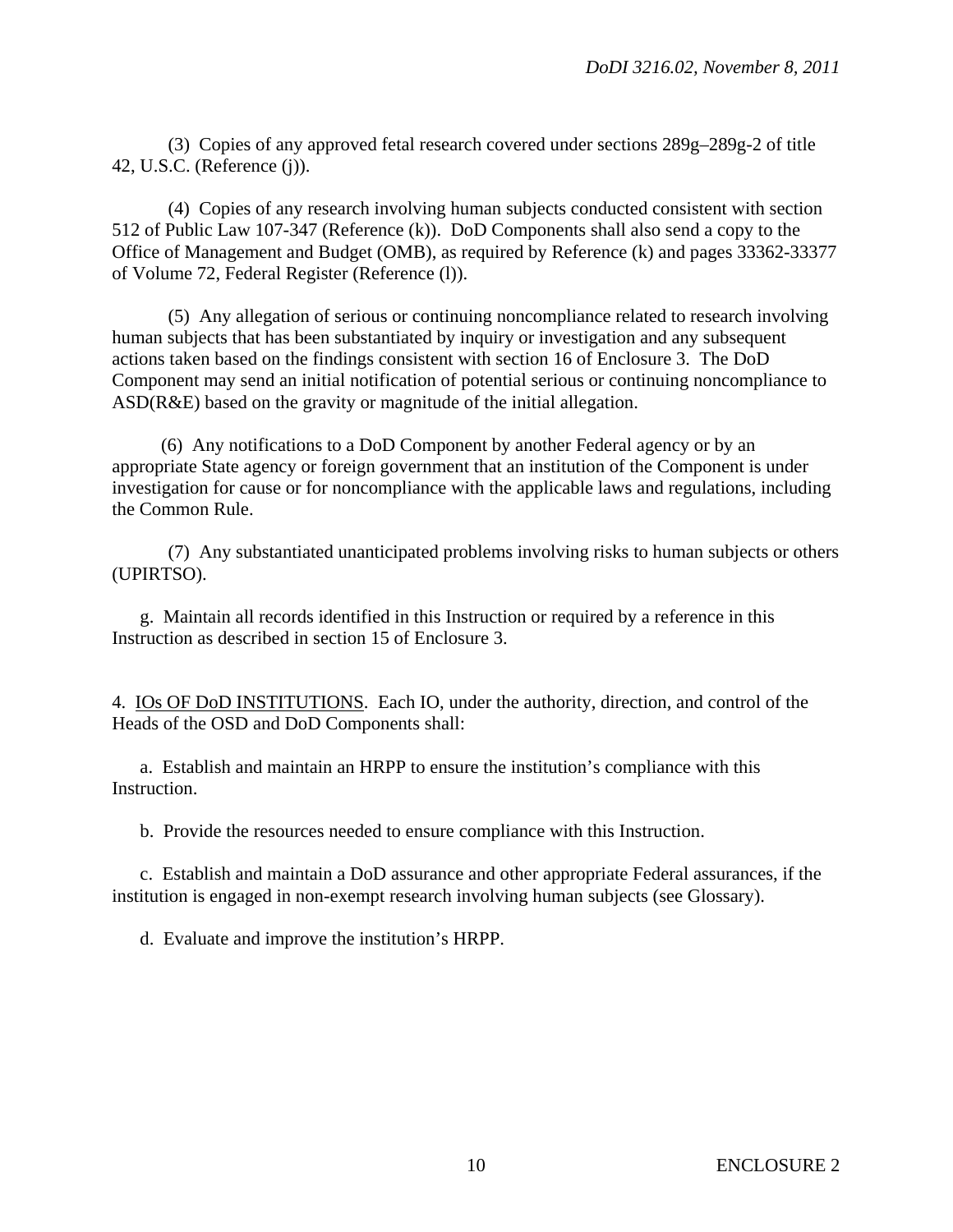#### ENCLOSURE 3

#### **PROCEDURES**

#### 1. DoD COMPONENT HRPP MANAGEMENT PLAN

 a. The DoD Component HRPP management plan shall include, by reference, DoD Component policies to implement the procedures set forth in this enclosure and identify the responsible DoD Component office(s) for actions identified in this Instruction. DoD Component policies may be more restrictive than the requirements in this Instruction, but they may not be less restrictive. They may also impose additional requirements needed to implement this Instruction.

 b. The plan shall identify a single, senior official having the authority and responsibility for implementing the DoD Component HRPP management plan. This authority shall not be delegated lower than the general or flag officer (GO/FO), Senior Executive Service (SES), or equivalent level. All authorities delegated by the Head of the OSD or DoD Component must be identified in the management plan.

c. The plan shall reference DoD Component policies and procedures that:

 (1) Direct each institution within the DoD Component conducting or supporting research involving human subjects to establish an HRPP that is compliant with this Instruction and the DoD Component's HRPP management plan.

(2) Describe DoD Component oversight of each institution's HRPP.

 (3) Describe DoD Component administrative review of DoD-conducted and -supported research involving human subjects (see sections 3 and 4 of this enclosure for details).

 (4) Delineate institutional responsibilities when performing research involving human subjects in collaboration with another DoD Component. These responsibilities shall include establishing written agreements for tasks such as minimizing the number of institutional review boards (IRBs) and DoD Components that review and approve the research (see sections 3 and 4 of this enclosure for details). DoD Component policies and procedures shall include a requirement to justify the duplication of reviews of protocols (for example, IRB and Component Headquarters reviews).

 (5) Outline education and training for implementation, management, and oversight of this Instruction (see paragraph 1.f. of Enclosure 2 and section 5 of this enclosure for details).

 (6) Address the management of allegations and findings of noncompliance concerning DoD-conducted and -supported research involving human subjects (see section 16 of this enclosure for details).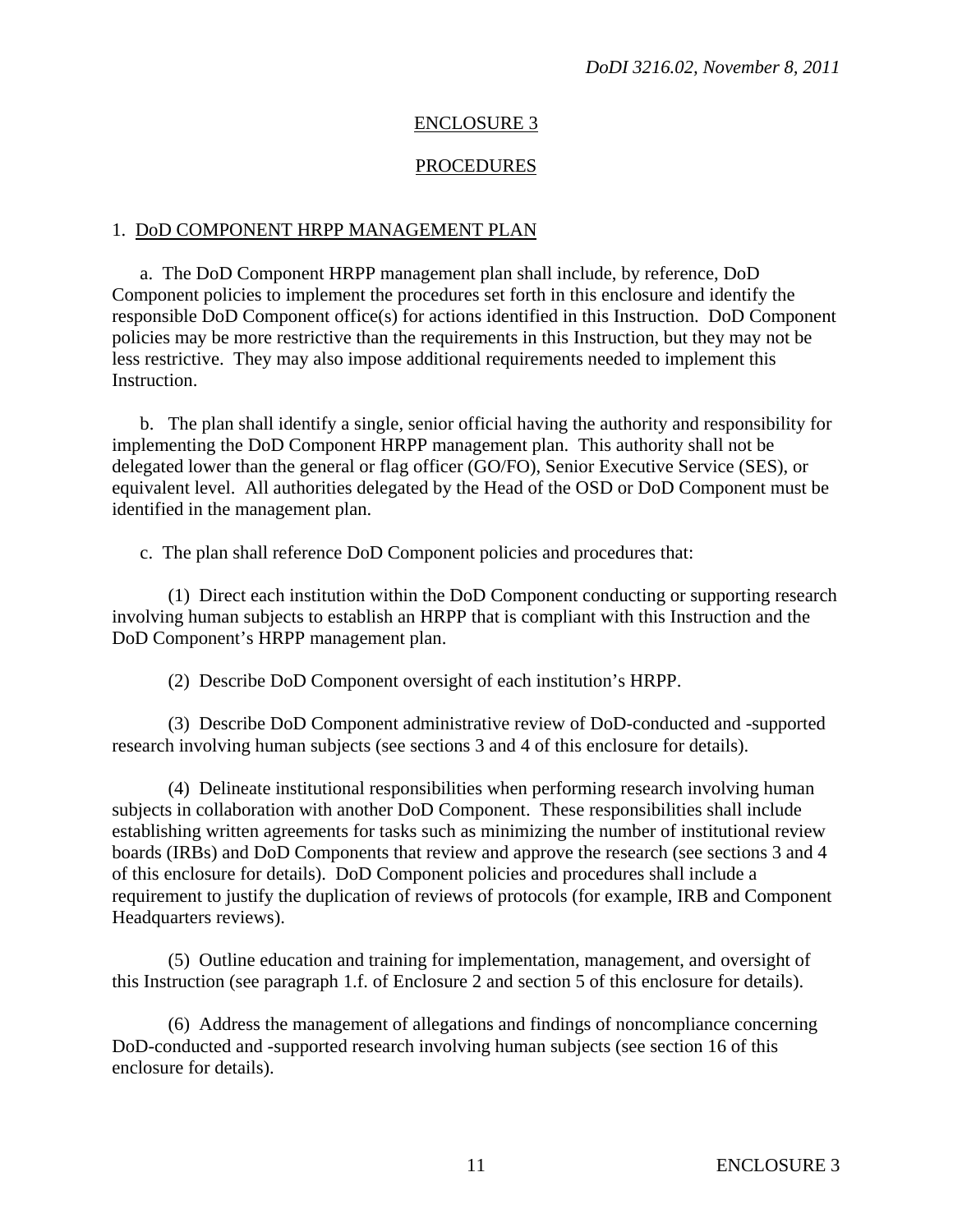(7) Identify and manage conflicts of interest, not limited to financial, for DoD personnel involved in the HRPP.

 (8) Require a process to evaluate and improve the DoD Component's implementation of its HRPP management plan down to the level of the institutional HRPP.

 d. A DoD Component may rely on another DoD Component for implementation of elements of the management plan except for designation of the single, senior official responsible for the management plan identified in paragraph 1.b. of this enclosure. Any such reliance must be reflected in the DoD Component's HRPP management plan.

#### 2. REQUIREMENTS FOR A FEDERAL ASSURANCE

 a. Activities for Which an Institution is Required to Have a Federal Assurance. Any institution engaged in non-exempt research involving human subjects that is conducted or supported by the Department of Defense shall have a Federal assurance consistent with section 219.103 of Reference (c) and acceptable to the funding agency.

 (1) A DoD institution engaged in non-exempt research involving human subjects shall have a DoD assurance of compliance. Additionally, a DoD institution shall have an HHS assurance when engaged in non-exempt research involving human subjects funded by HHS (unless HHS will accept a DoD assurance). When conducting HHS-funded research involving human subjects, the DoD institution must follow this Instruction and any additional HHS requirements.

 (2) In complying with the requirements of section 219.103 of Reference (c), a non-DoD institution that is engaged in DoD-supported non-exempt research involving human subjects:

 (a) Need not have a DoD assurance if it has an existing Federal assurance appropriate for the research being conducted. If the institution does not have a Federal assurance, the institution must provide either a DoD assurance to the DoD Component supporting the research or a Federal wide assurance to HHS, Office for Human Research Protections. Alternatively, if the institution does not have a Federal assurance, the researcher may use an Individual Investigator Agreement to associate with an institution having a Federal assurance and thus fulfill the requirement of conducting non-exempt research involving human subjects under an approved Federal assurance. In summary, all researchers conducting non-exempt research involving human subjects must be covered either directly under their institution's Federal assurance or indirectly using an Individual Investigator Agreement.

 (b) Shall comply with the terms of its Federal assurance, applicable sections of this Instruction, and relevant policies of the supporting DoD Component.

 (3) All institutions providing a DoD assurance to a designated DoD Component office shall include the items identified in section 219.103(b) of Reference (c).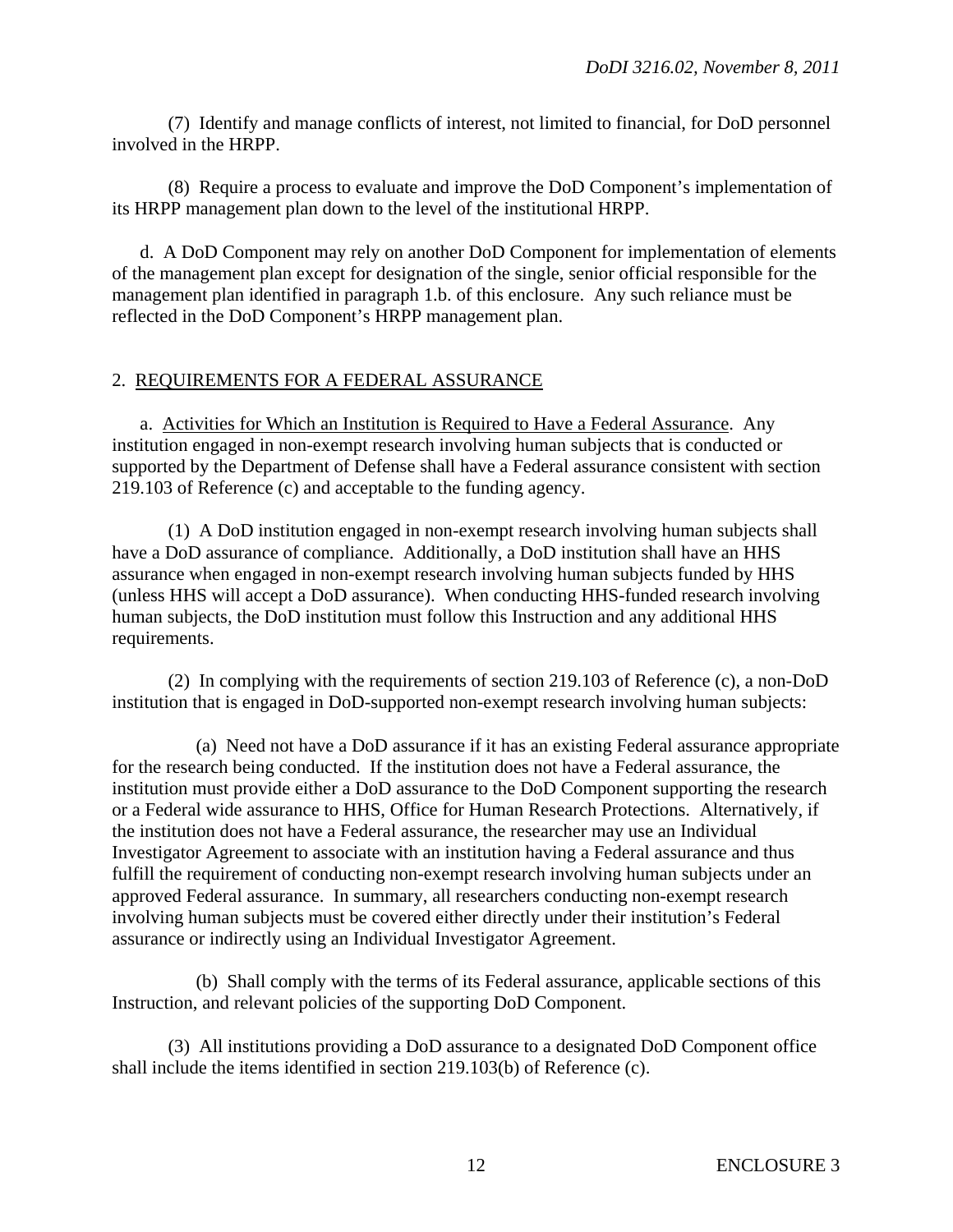(a) All institutions shall identify at least one IRB on their DoD assurance. DoD institutions shall identify all IRBs that are internal to the institution on their DoD assurance.

 (b) When any institution relies upon another institution's IRB, there must be a written agreement defining the responsibilities and authorities of each organization in complying with the terms of each institution's Federal assurance and this Instruction (e.g., an Institutional Agreement for IRB Review). The existence of a DoD Institutional Agreement for IRB Review or a similar agreement will satisfy the Federal assurance requirements at sections 219.103(b)(2)-(5) of Reference (c).

#### b. Activities for Which an Institution is not Required to Have a Federal Assurance

 (1) An institution is not required to have a Federal assurance if its personnel only conduct research that does not involve human subjects or the research involving human subjects meets at least one of the exemption criteria in section 219.101(b) of Reference (c).

 (2) An institution that is only providing resources to support research involving human subjects (see Glossary definition of DoD-supported research involving human subjects) is not required to have a Federal assurance unless its involvement also meets the definition of being engaged in non-exempt research involving human subjects. When a DoD institution passes resources to another institution that will not be engaged in research, but will only transfer the resources to a third institution that will engage in research involving human subjects, the pass through institution is not required to have a Federal assurance. The institution engaged in non-exempt research involving human subjects must have a Federal assurance.

 (3) An institution is not required to have a Federal assurance if it is collaborating in a research protocol that is non-exempt research involving human subjects and the institution's role in the collaborative research is limited to any of the following:

(a) Specific tasks that do not involve research involving human subjects; or

 (b) Specific tasks that do not include the collection or handling of identifiable data or specimens. Research in which the human subjects' data or specimens are coded and the institution is prevented from having access to the code are considered non-identifiable for the purpose of this subparagraph.

 (4) A DoD institution that does not meet the criteria for requiring a Federal assurance but conducts only exempt research involving human subjects or supports research involving human subjects must have an HRPP approved by its DoD Component that includes relevant policies and procedures to ensure compliance with this Instruction.

#### 3. DoD-CONDUCTED RESEARCH INVOLVING HUMAN SUBJECTS

#### a. DoD Institutional Approval and Oversight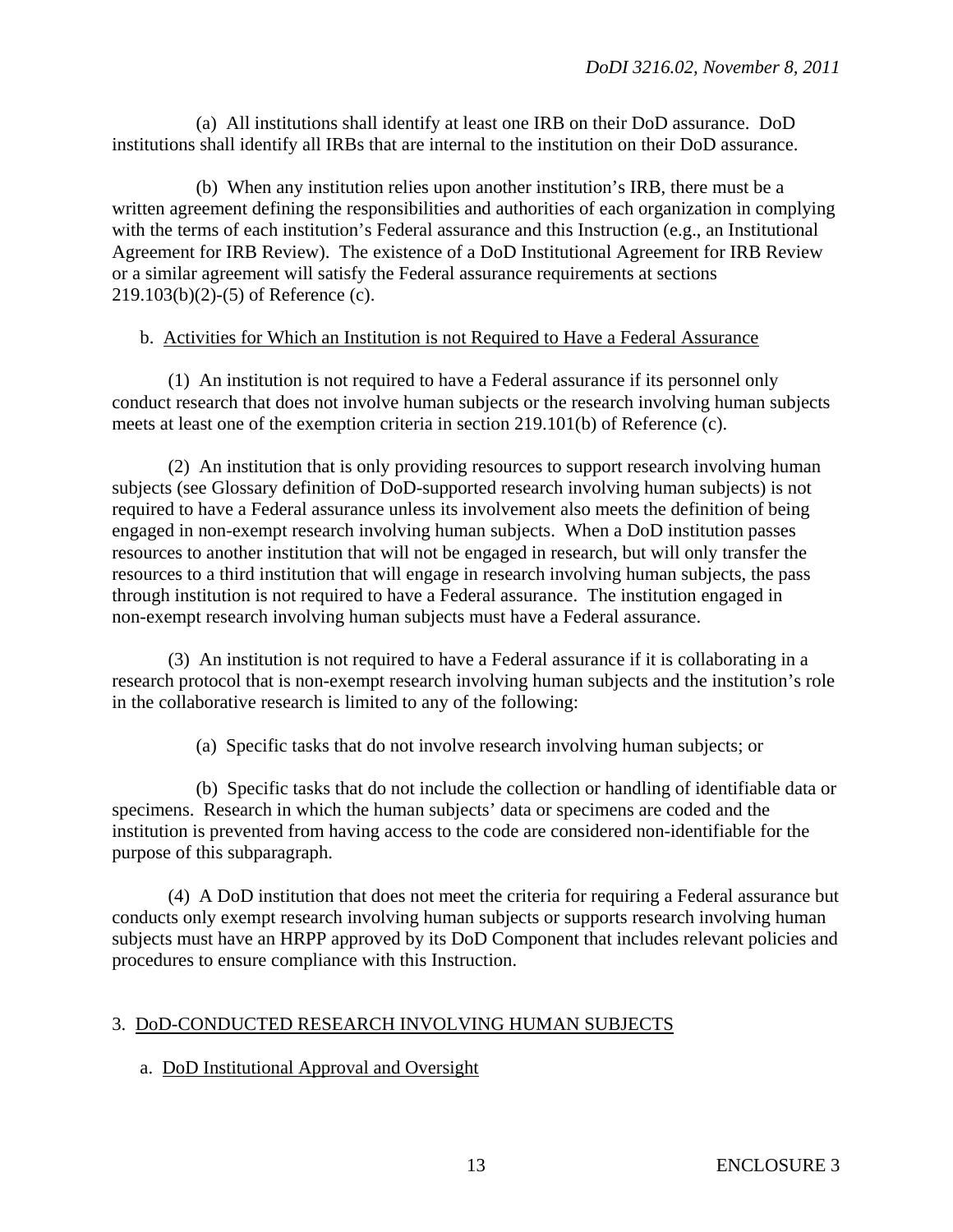(1) DoD institutions conducting intramural research as defined in the Glossary involving human subjects shall have procedures to ensure appropriate regulatory determinations for activities that constitute research, activities that constitute research involving human subjects, or activities that are research involving human subjects but that meet the exemption criteria in section 219.101(b) of Reference (c). Such procedures shall include the designation, oversight, and appropriate training of DoD personnel.

 (2) The DoD institution shall have policies and procedures to require scientific review of non-exempt research involving human subjects and to ensure this review is considered during the IRB review process.

 (3) IRBs may use expedited review procedures under section 219.110(a) of Reference (c) to review minimal risk, non-exempt research involving human subjects using materials (e.g., data, documents, records, or specimens) that have previously been collected for any purpose, provided the materials were not collected for the currently proposed research.

 (4) When the research is being conducted in a foreign country whose laws and regulations are applicable to that research, the DoD institution shall confirm that all applicable national laws and requirements of the foreign country have been met in addition to the requirements in this Instruction. The IRB shall also consider the cultural sensitivities in the setting where the research will take place.

 (5) The DoD institution shall have policies and procedures to ensure the research involving human subjects has been approved by all required organizations before human subjects are recruited or any other research activities with human subjects begin. The IRB may approve a research protocol contingent upon its approval by other organizations (e.g., required reviews can be conducted in parallel).

 (6) An IRB, in accordance with part 219 of Reference (c), shall approve all non-exempt research involving human subjects before any activities that involve human subjects can begin. An official cannot approve research that has been disapproved by the IRB in accordance with part 219 of Reference (c) (i.e., an IRB disapproval of a protocol cannot be overturned). The IRB must provide oversight of the ongoing research and review such research at intervals appropriate to the degree of risk, but not less than once per year.

 (7) DoD institutions shall rely on an IRB whose membership meets the requirements in subparagraphs 3.a.(7)(a) through (d). In special circumstances, DoD institutions may rely on a non-Federal IRB if the conditions in subparagraph 3.a.(8) of this section are met.

 (a) DoD IRBs shall consist of members who are Federal employees; Service members; individuals covered by sections 3371-3376 of title 5, U.S.C. (also known as "The Intergovernmental Personnel Act of 1970, as amended") (Reference (m)); or individuals appointed as experts or consultants in accordance with section 3109 of Reference (m).

 (b) For DoD IRBs, the requirement to have a non-affiliated IRB member (section 219.107(d) of Reference (c)) can be fulfilled by a person who meets the criteria in subparagraph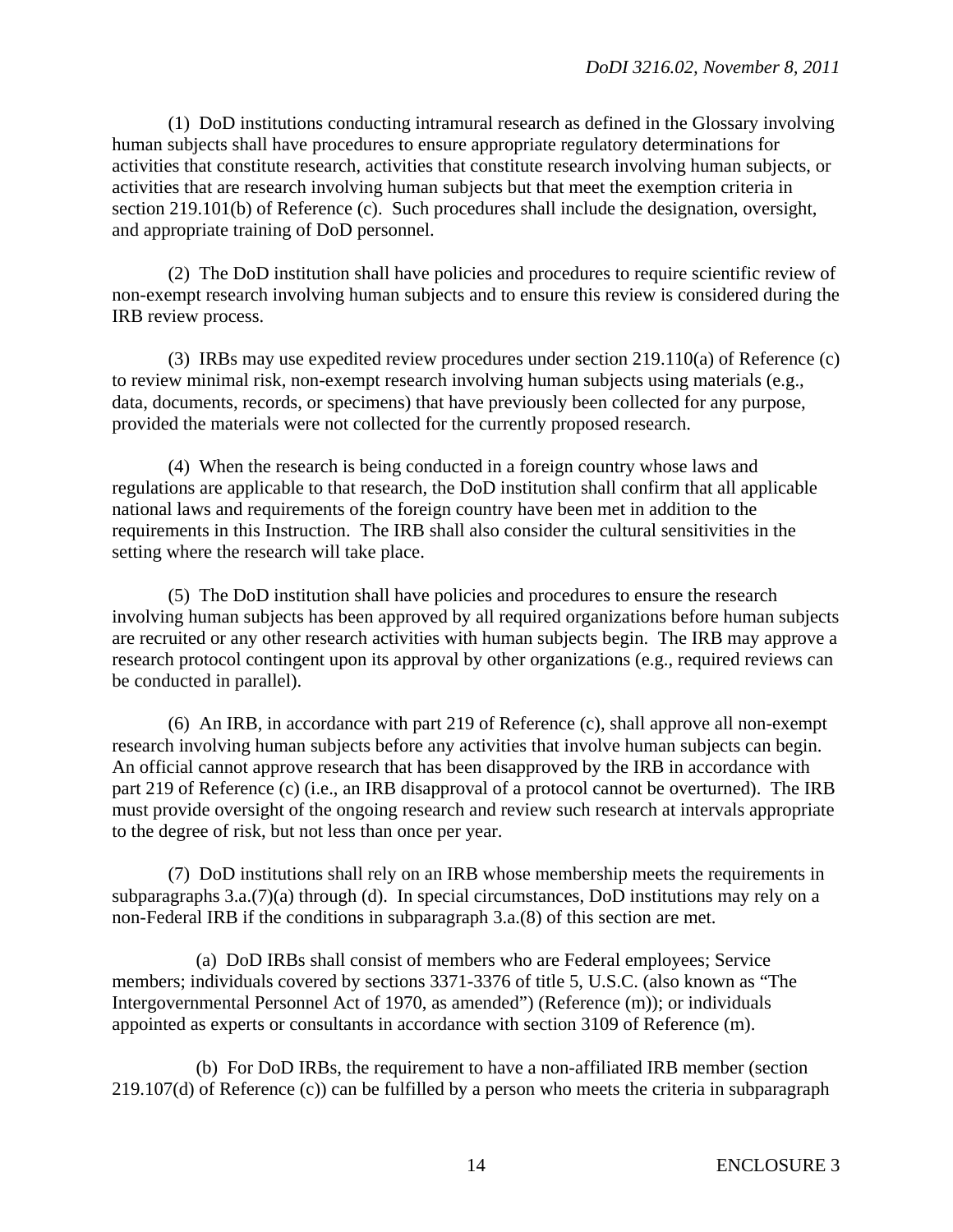3.a.(7)(a) of this section and is from an organization that is not part of the institution as defined on the institution's Federal assurance. DoD IRBs shall designate at least one alternate for the non-affiliated member. Although the presence of a non-affiliated member is not a requirement to have a quorum, the designation of one or more alternates will increase the likelihood that a non-affiliated member is present at the meetings.

 (c) The IRB shall also have a scientist and a non-scientist to meet the requirements in section 219.107(c) of Reference (c). A member whose primary concerns are in a non-scientific area (i.e., the non-scientist) must be present to have a quorum at convened meetings. The non-affiliated position and the non-scientist position may be filled by the same person, or the non-affiliated position and the scientist position may be filled by the same person.

 (d) The DoD institution shall consider including one or more community members on the IRB who are familiar with the perspectives of the human subjects (i.e., the community being recruited) commonly recruited and vulnerable subjects recruited by the institution. Community members may or may not be affiliated with the institution or have a scientific background. The appointment of the community members must comply with subparagraph  $3.a.(7)(a)$  of this section.

 (e) DoD IRBs may consult with subject matter experts (e.g., in science, in statistics, in ethics, for the subject population) who are not Federal employees or board members, but these consultants may not vote.

 (8) DoD institutions engaged in non-exempt research involving human subjects and collaborating with a non-DoD institution may rely on a collaborating non-DoD institution's IRB if these minimum conditions are met:

 (a) The DoD Component determines the collaborating non-DoD institution has an appropriate Federal assurance.

 (b) The involvement of DoD personnel in the conduct of the research involving human subjects is secondary to that of the non-DoD institution.

 (c) The DoD institution, the non-DoD institution, and the non-DoD institution's IRB have a written agreement defining the responsibilities and authorities of each organization in complying with the terms of the Federal assurances and this Instruction (i.e., have an Institutional Agreement for IRB Review or similar agreement). The DoD Component shall approve the terms of the agreement prior to the DoD institution's engagement in the research involving human subjects.

 (d) The DoD Component must conduct an appropriate administrative review of the research involving human subjects to ensure it is in compliance with DoD policies and procedures prior to the DoD institution's engagement in the research.

#### b. DoD Component Review and Oversight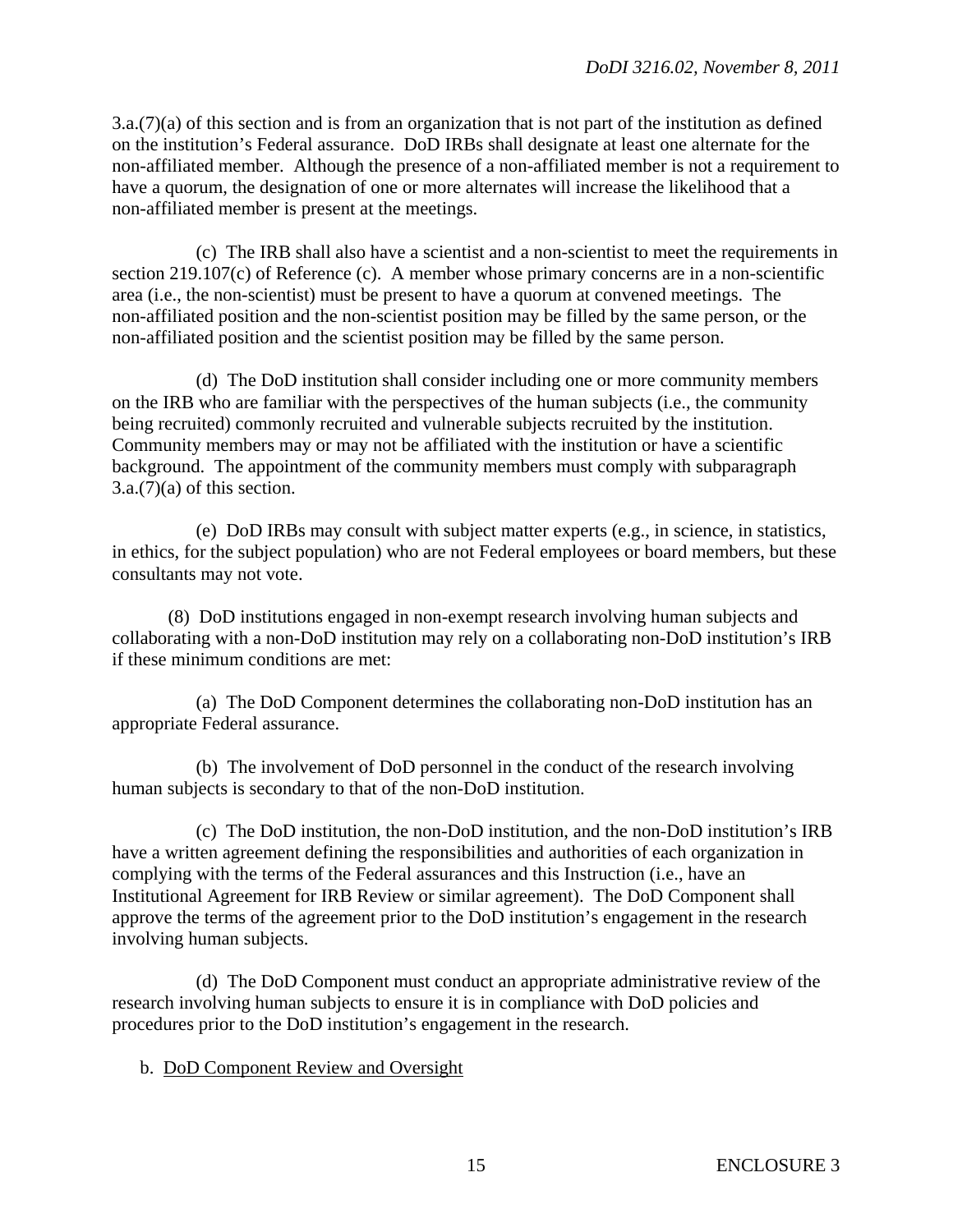(1) At a minimum, the DoD Components must conduct an administrative review and approve all research involving non-exempt human subjects approved by a DoD institution when any of these conditions occur:

 (a) The research will be conducted in a foreign country unless one of the following conditions apply:

 1. The research will be conducted by an established DoD overseas research institution and the research will be conducted in the host country, or

 2. The research will be conducted by a DoD overseas institution and will include only DoD personnel or U.S. citizens as human subjects.

 (b) The research involves a collaboration with a non-DoD institution and the DoD institution is relying on the non-DoD institution's IRB, which is not composed of Federal employees (i.e., the research is approved by the IRB using the criteria described in subparagraph 3.a.(8)) of this section.

 (c) The research permits a waiver of informed consent under paragraph (b) of section 980 of Reference (g).

 (d) The research involves any fetal research covered under sections 289g–289g-2 of Reference (j).

 (e) The research is required to be approved by either the ASD(R&E) or the Head of the OSD or DoD Component as delegated by the ASD(R&E) (e.g., the requirements in sections 7, 9, or 13 of this enclosure apply).

 (2) The DoD Component administrative review must be conducted before the research involving human subjects can begin to ensure compliance with all applicable regulations and policies, including any applicable laws and requirements and cultural sensitivities of a foreign country if conducted in a foreign country. This Component review is not intended to be an additional IRB review.

#### 4. RESEARCH INVOLVING HUMAN SUBJECTS CONDUCTED BY A NON-DoD **INSTITUTION**

 a. Clause in Contracts and Agreements. The DoD Component must ensure the institution conducting the research involving human subjects is aware of its obligation to comply with the requirements of this Instruction and part 219 of Reference (c).

 (1) Contracts for DoD-supported research involving human subjects must contain the Defense Federal Acquisition Regulation Supplement (DFARS) clause in accordance with section 252.235-7004 of title 48, CFR (Reference (n)). In addition to identifying contractor requirements and responsibilities, this clause also describes the role of the DoD Human Research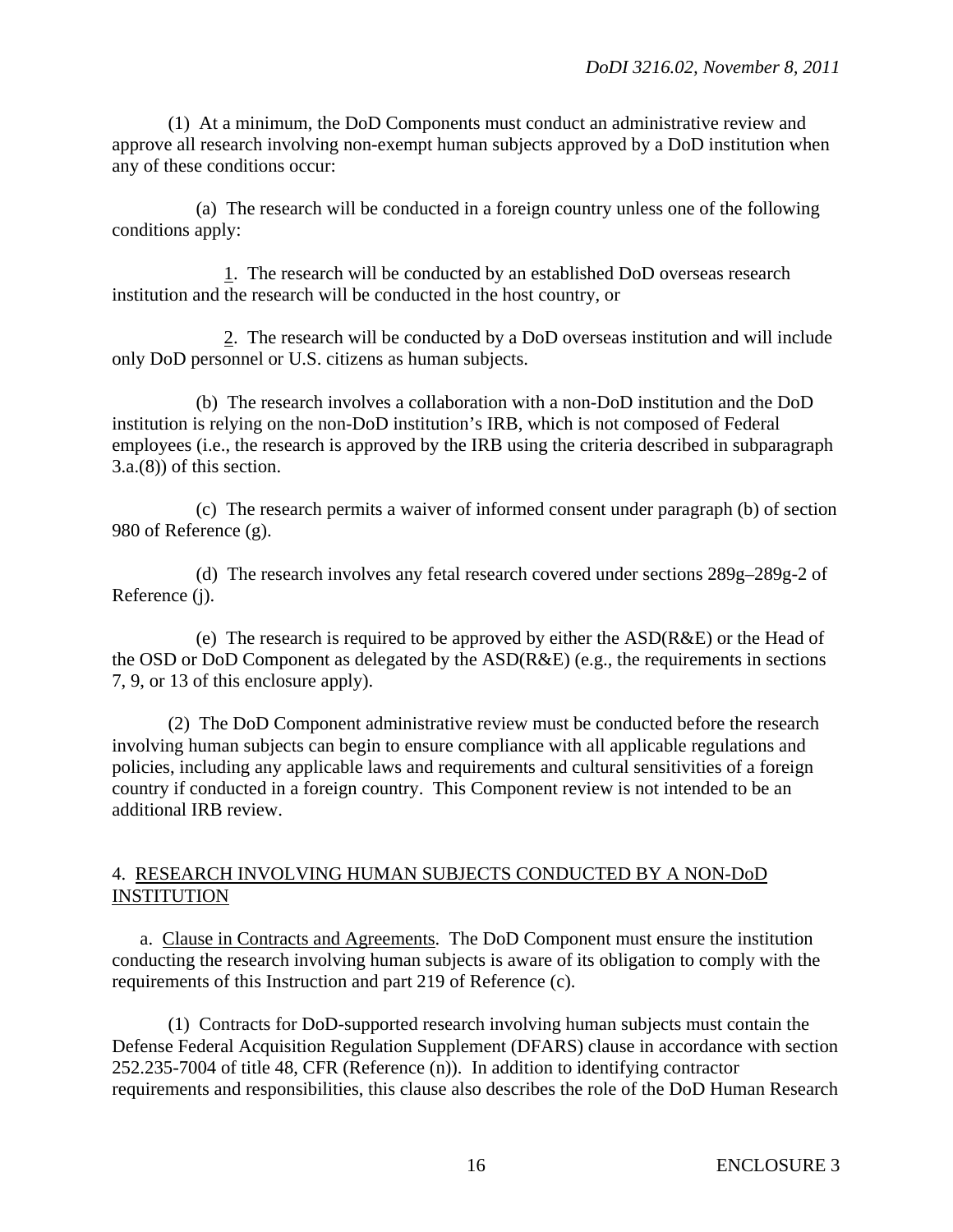Protection Official (HRPO). Comparable agreements not subject to section 252.235-7004 of Reference (n) (e.g., grants, assistance agreements, and cooperative research and development agreements) must contain language affirming the responsibilities of the non-DoD institution as required by Parts 22 (Appendix B), 37 (Appendix D), and 219 of Reference (c).

 (2) The DFARS clause (or similar language) is not required to be included in an agreement with another Federal department or agency that has adopted the Common Rule. Approval by the HRPO is not required. The Federal department or agency may apply its own HRPP requirements in lieu of this Instruction. However, the Federal department or agency must comply with the requirements in sections 7, 9, 13, and 17 of this enclosure and the requirements of Reference (f).

#### b. Non-DoD Institutional Responsibilities

 (1) The non-DoD institution shall comply with the terms of the DFARS clause or comparable language used in the agreement with the DoD Component supporting the research involving human subjects, as provided in subparagraph 4.a.(1) of this section.

 (2) When a non-DoD institution is conducting non-exempt research involving human subjects, the IRB review must consider the scientific merit of the research, as required by section 219.111 of Reference (c). The IRB may rely on outside experts to provide an evaluation of the scientific merit.

 (3) IRBs may use expedited review procedures under section 219.110(a) of Reference (c) to review minimal risk, non-exempt research involving human subjects using materials (e.g., data, documents, records, or specimens) that have previously been collected for any purpose, provided the materials were not collected for the currently proposed research.

 (4) To the extent provided in section 219.103 of Reference (c), the non DoD-institution shall promptly notify the HRPO of the following: when significant changes to the research protocol are approved by the IRB, the results of the IRB continuing review, if the IRB used to review and approve the research changes to a different IRB, when the institution is notified by any Federal department or agency or national organization that any part of its HRPP is under investigation for cause involving a DoD-supported research protocol, and all UPIRTSOs, suspensions, terminations, and serious or continuing noncompliance regarding DoD-supported research involving human subjects.

 (5) Non-DoD institutions shall comply with requirements of this Instruction applicable to them. They are not required to comply with provisions of this Instruction either solely directed to actions of the DoD Components or specifically limited to DoD-conducted research involving human subjects.

#### c. DoD Component Review, Approval, and Oversight

 (1) When the contract or other agreement may include research involving human subjects and if the non-DoD institution determines either the activity is not research involving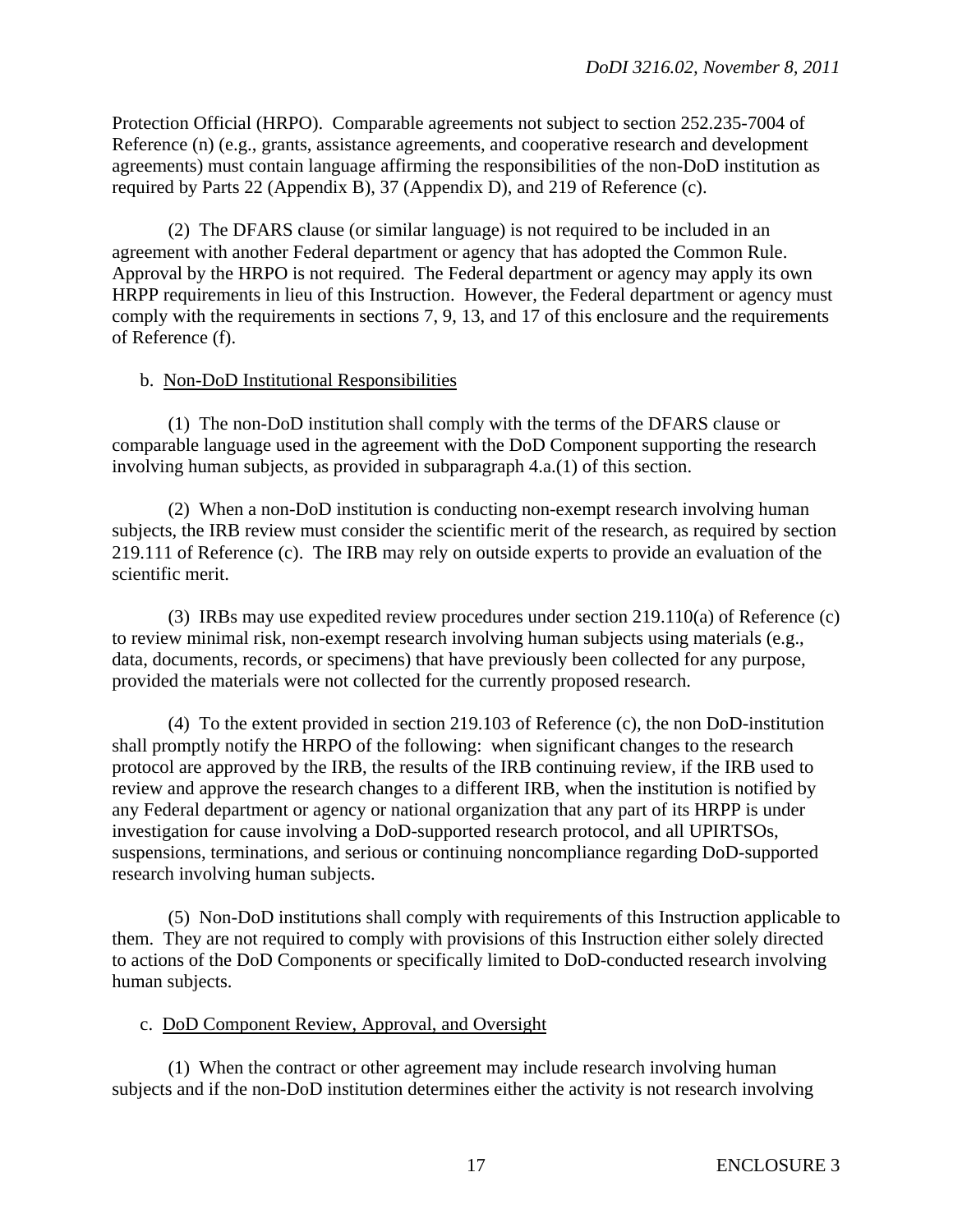human subjects or is exempt research involving human subjects, the HRPO must concur with the performing institution's determination before activity can begin.

 (2) If the non-DoD institution determines the activity is non-exempt research involving human subjects, the HRPO must perform an administrative review of the research before the activities that involve human subjects can begin (e.g., human subject recruitment and data collection). Such review and approval shall be based on confirmation that the research and non-DoD institution are in compliance with applicable requirements of this Instruction and Parts 22 (Appendix B), 37 (Appendix D), and 219 of Reference (c). At a minimum, the HRPO must:

 (a) Confirm the non-DoD institution has a Federal assurance appropriate for the research in question (see paragraph 2.a. of this enclosure).

 (b) Review the research protocol and accept the IRB determination of level of risk and approval of the study for compliance with this Instruction.

 (c) Review and accept IRB-approved substantive changes to an approved research protocol before they are implemented.

(d) Ensure the IRB conducts an appropriate continuing review at least annually.

 (e) When the research involving human subjects is being conducted in a foreign country, confirm all applicable national laws and requirements of the foreign country have been met and confirm the IRB considered the cultural sensitivities in the setting where the research will take place.

 (3) Upon receipt of notifications directed in subparagraph 4.b.(4) of this section, the supporting DoD Component shall promptly review the report and determine if further review of any or all the institution's research involving human subjects that is supported by the DoD Component is warranted. When appropriate, the DoD Component may defer its investigation to an ongoing Federal investigation. The DoD Component shall notify the ASD(R&E) in accordance with paragraph 3.f. of Enclosure 2 and section 16 of this enclosure.

 (4) DoD Components conducting a for-cause review of research conducted by a non-DoD institution shall evaluate and ensure the adequacy of human protection in DoD-supported programs and provide recommendations to the DoD Component about allowing continued DoD support of research involving human subjects, suspending the research until necessary changes have been made, or terminating the research.

5. EDUCATION AND TRAINING. The DoD Components shall ensure that all DoD personnel involved in the conduct, review, or approval of research involving human subjects, including the non-affiliated and prisoner representative members on the DoD IRB, receive initial and continuing education and training in compliance with the standards set forth by ASD(R&E) (see paragraph 1.f. of Enclosure 2 for details).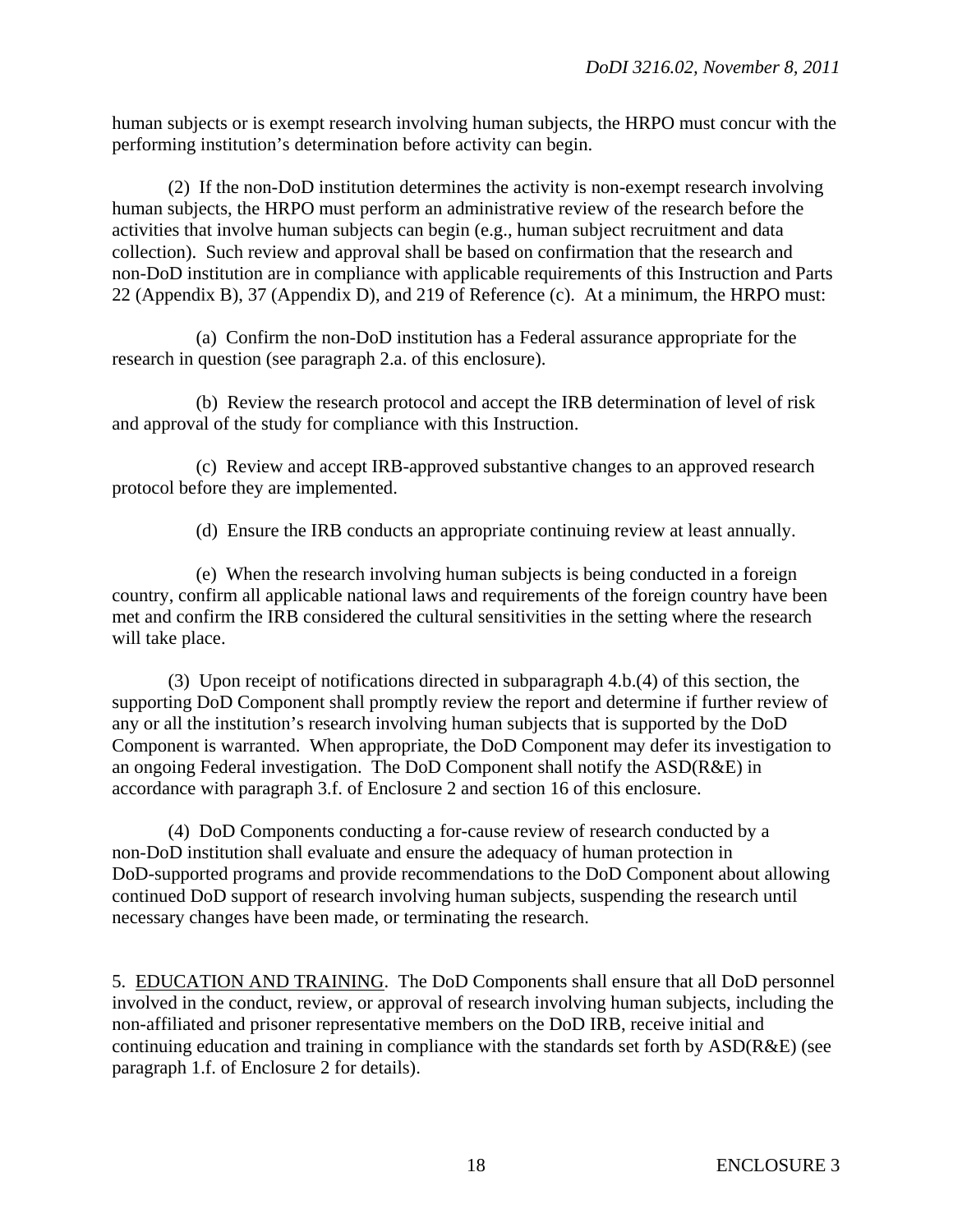a. Initial and continuing education and training shall be commensurate with the duties and responsibilities of the DoD personnel.

b. All training and education of DoD personnel shall be documented.

 c. Professional certification in the field of human research protection is encouraged for all DoD personnel involved in review and oversight of research involving human subjects.

 d. When assessing whether to support or collaborate with a non-DoD institution for research involving human subjects, the DoD Components should evaluate the non-DoD institution's education and training policies to ensure the personnel are qualified to perform the research. The rigor of the evaluation should be appropriate for the complexity and risk of the research.

#### 6. SELECTION OF HUMAN SUBJECTS AND EVALUATING RISK

 a. Selection of Human Subjects. The selection of human subjects reflecting gender and minority participation in DoD-conducted or -supported clinical research involving human subjects shall comply with section 252 of Public Law 103-160 (Reference (o)). The Head of the OSD or DoD Component may exercise the waiver authority under this law. This waiver authority may be delegated, as described in the Component's HRPP management plan, but not to an individual at the level of the institutional HRPP.

 b. Evaluating Risk. The phrase "ordinarily encountered in daily life or during the performance of routine physical or physiological examinations or tests" in the definition of minimal risk (section 219.102(i) of Reference (c)) shall not be interpreted to include the inherent risks certain categories of human subjects face in their everyday life. For example, the risks imposed in research involving human subjects focused on a special population should not be evaluated against the inherent risks encountered in their work environment (e.g., emergency responder, pilot, soldier in a combat zone) or having a medical condition (e.g., frequent medical tests or constant pain).

7. ADDITIONAL PROTECTIONS FOR HUMAN SUBJECTS. In addition to the requirements of part 219 of Reference (c), additional safeguards described in this section shall be provided for human subjects in all DoD-conducted research involving human subjects who may be considered vulnerable due to their association with groups or populations specifically defined by Federal regulations in subparts B-D of Reference (h) and this Instruction. Similarly, as provided in Reference (n) or Parts 22 (Appendix B) and 37 (Appendix D) of Reference (c), such additional safeguards shall also be provided in comparable DoD-supported research involving human subjects. For purposes of this Instruction, actions authorizing or requiring any action by an official of HHS about any requirements of subparts B-D of Reference (h) shall be under the authority of the ASD(R&E). Investigators, IRBs, IOs, and DoD Component personnel reviewing research protocols shall consider the need for appropriate similar safeguards for other vulnerable populations, such as: research involving human subjects and investigators in supervisorsubordinate relationships, human subjects with decisional or mental impairments, human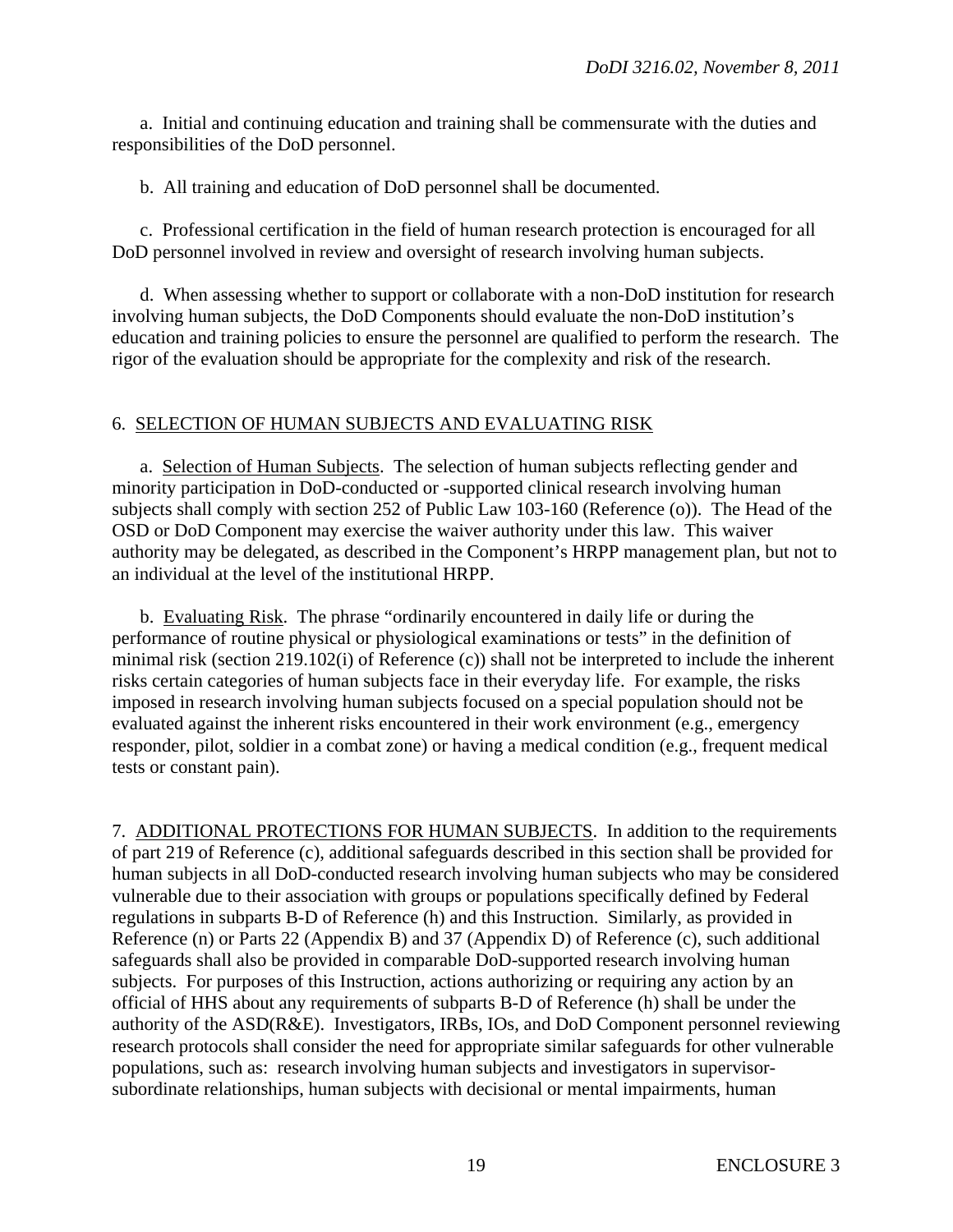subjects with a physical disability, or any other kind of human subjects in circumstances that may warrant provision of additional protections. As appropriate, qualified individuals (e.g., research monitors, ombudsmen, advocates) may be appointed to perform oversight functions or assist the human subjects.

#### a. Pregnant Women, Fetuses, and Neonates as Subjects

 (1) Non-exempt research involving pregnant women, fetuses, or neonates as human subjects must meet the additional relevant protections of subpart B of Reference (h), unless modified by this Instruction. Research involving pregnant women as subjects may be exempt from the requirements of part 219 of Reference (c) and subpart B of Reference (h) if the research meets the exemption criteria at section 219.101(b) of Reference (c). If the pregnant woman is a prisoner, then paragraph 7.b. of this section also applies. If the pregnant woman is a minor, paragraph 7.d. of this section also applies. For purposes of applying paragraph 7.a., the phrase "biomedical knowledge" in subpart B of Reference (h) shall be replaced with "generalizable knowledge" throughout the subpart.

(2) The applicability of subpart B of Reference (h) is limited to research involving:

 (a) Pregnant women as human subjects involved in research that is more than minimal risk and includes interventions or invasive procedures to the woman or the fetus; or

(b) Fetus or neonate (see Glossary) as human subjects.

 (3) Research involving human subjects using fetal tissue shall comply with sections 289g–289g-2 of Reference (j).

#### b. Prisoners as Subjects

(1) Research Intending to Include Prisoners as Subjects

 (a) Research involving human subjects that includes prisoners must meet the additional relevant protections of subpart C of Reference (h), unless modified by this Instruction. If the prisoner is a pregnant woman, then paragraph 7.a. of this section also applies. If the prisoner is a minor, then paragraph 7.d. of this section also applies.

 (b) Research intending to include prisoners as subjects cannot be reviewed by the IRB through an expedited review procedure.

 (c) The IRB reviewing research intending to include prisoners as subjects shall be composed of at least one prisoner representative (see Glossary). The prisoner representative may be a prisoner, an employee of the prison, or an individual not affiliated with the prison. The prisoner representative shall have knowledge of the culture(s) of the prisoners and knowledge of the prison operations. At least one prisoner representative must be present for a quorum.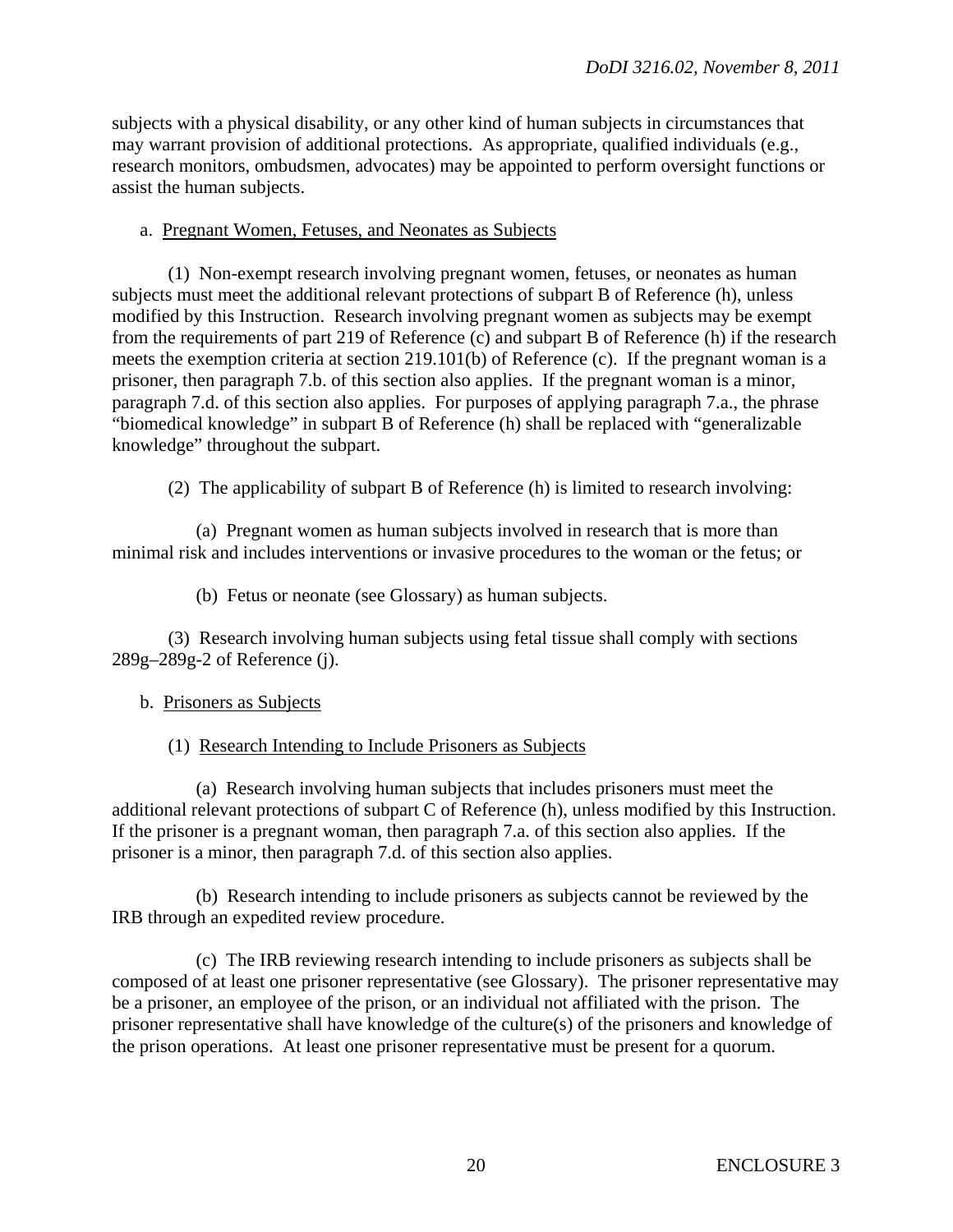(d) Research involving prisoners at prisons or other types of institutions may be subject to additional review by institution authorities (e.g., Bureau of Prisons).

 (2) Categories of Allowable Research Involving a Prisoner. In addition to the four categories of permissible research involving human subjects identified in subpart C of Reference (h), two additional categories are allowable.

 (a) Epidemiological research that meets the following criteria can also be approved in accordance with the requirements of subpart C of Reference (h) and the requirements of this Instruction:

 1. The research describes the prevalence or incidence of a disease by identifying all cases or studies potential risk factor associations for a disease.

2. The research presents no more than minimal risk.

3. The research presents no more than an inconvenience to the human subject.

4. Prisoners are not a particular focus of the research.

 (b) Research involving human subjects that would meet the criteria described at section 219.101(b) of Reference (c) can be conducted, but must be approved by a convened IRB and meet the requirements of subpart C of Reference (h), this Instruction, and other applicable requirements.

#### (3) When a Subject Becomes a Prisoner

 (a) When a previously enrolled human subject becomes a prisoner and the relevant research protocol was not reviewed and approved by the IRB in accordance with the requirements of subparagraphs 7.b.(1) and (2) of this section, the principal investigator shall promptly notify the IRB.

 (b) If the principal investigator asserts to the IRB that it is in the best interest of the prisoner-subject to continue to participate in the research while a prisoner, the IRB Chair may determine that the prisoner-subject may continue to participate until the convened IRB can review this request to approve a change in the research protocol and until the IO and DoD Component office review the IRB's approval to change the research protocol. Otherwise, the IRB Chair shall require that all research interactions and interventions with the prisoner-subject (including obtaining identifiable private information) cease until the convened IRB can review this request to approve a change in the research protocol.

 (c) The convened IRB, upon receipt of notification that a previously enrolled human subject has become a prisoner, shall promptly re-review the research protocol to ensure that the rights and wellbeing of the human subject, now a prisoner, are not in jeopardy. The IRB should consult with a subject matter expert having the expertise of a prisoner representative if the IRB reviewing the research protocol does not have a prisoner representative. If the prisoner-subject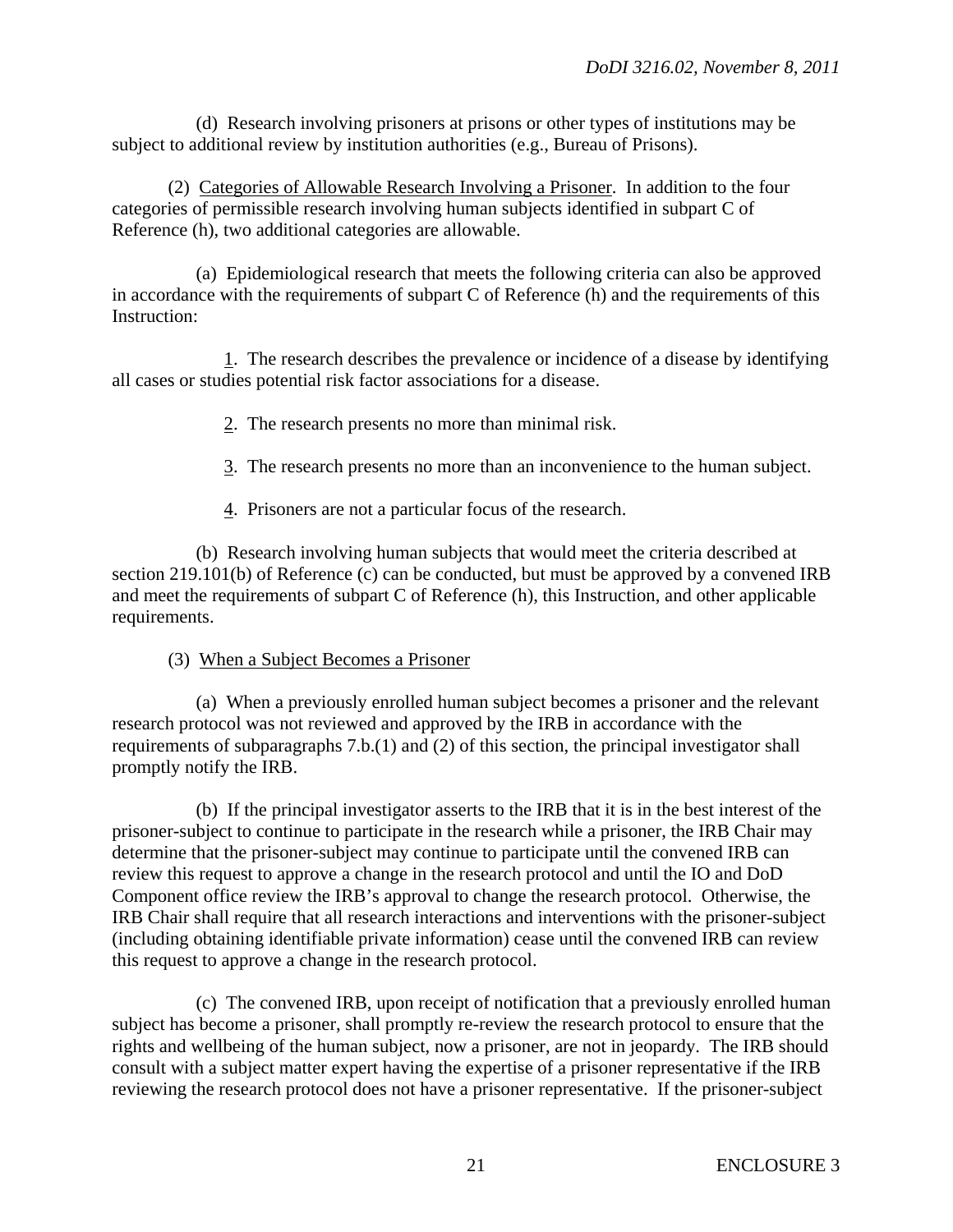can continue to consent to participate and is capable of meeting the research protocol requirements, the terms of the prisoner-subject's confinement does not inhibit the ethical conduct of the research, and there are no other significant issues preventing the research involving human subjects from continuing as approved, the convened IRB may approve a change in the study to allow this prisoner-subject to continue to participate in the research. This approval is limited to the individual prisoner-subject and does not allow recruitment of prisoners as subjects.

 (d) This type of request for change in the research protocol cannot be reviewed and approved by the IRB using expedited review procedures. The research involving human subjects does not have to meet one of the six allowable categories of research as described in subparagraph 7.b.(2) of this enclosure.

 (e) If the research involving human subjects is conducted by a non-DoD institution, the non-DoD institution shall promptly report all decisions in this matter to the HRPO. If the research is conducted by a DoD institution, the IRB shall promptly report all decisions in this matter to the IO and to the DoD Component office conducting the reviews identified in paragraph 3.b. of this enclosure. For all DoD-conducted or -supported research involving human subjects, the applicable DoD Component office conducting the reviews identified in paragraphs 3.b. or 4.c. of this enclosure must concur with the IRB before the human subject can continue to participate while a prisoner. This approved change to a research protocol does not require ASD(R&E) approval.

#### c. Treatment of Detainees

 (1) Research involving a detainee, as defined in DoD Directive 2310.01E (Reference (p)), as a human subject is prohibited.

 (2) The prohibition in paragraph c.(1) of this section does not apply to activities covered by investigational new drug or investigational device provisions of Reference (d) when for the purpose of diagnosis or treatment of a medical condition in a patient. Such treatment (e.g., an investigational new drug) may be offered to detainees with the detainees' informed consent when the medical products are subject to Reference (d) as investigational new drugs or investigational medical devices, and only when the same product would be offered to members of the U.S. Military Services in the same location for the same medical condition and only when consistent with established medical practice involving investigational drugs and devices. Such permitted treatment involving detainees as subjects shall comply with all sections of this Instruction, including paragraphs 6.a., b., and d. of this section, as applicable.

#### d. Children as Subjects

 (1) Research involving human subjects conducted or supported by the Department of Defense that recruits children to be subjects must meet the additional relevant protections of subpart D of Reference (h), unless modified by this Instruction. If the minor is a pregnant woman, then paragraph 7.a. of this section also applies. If the minor is a prisoner, paragraph 7.b. of this section also applies.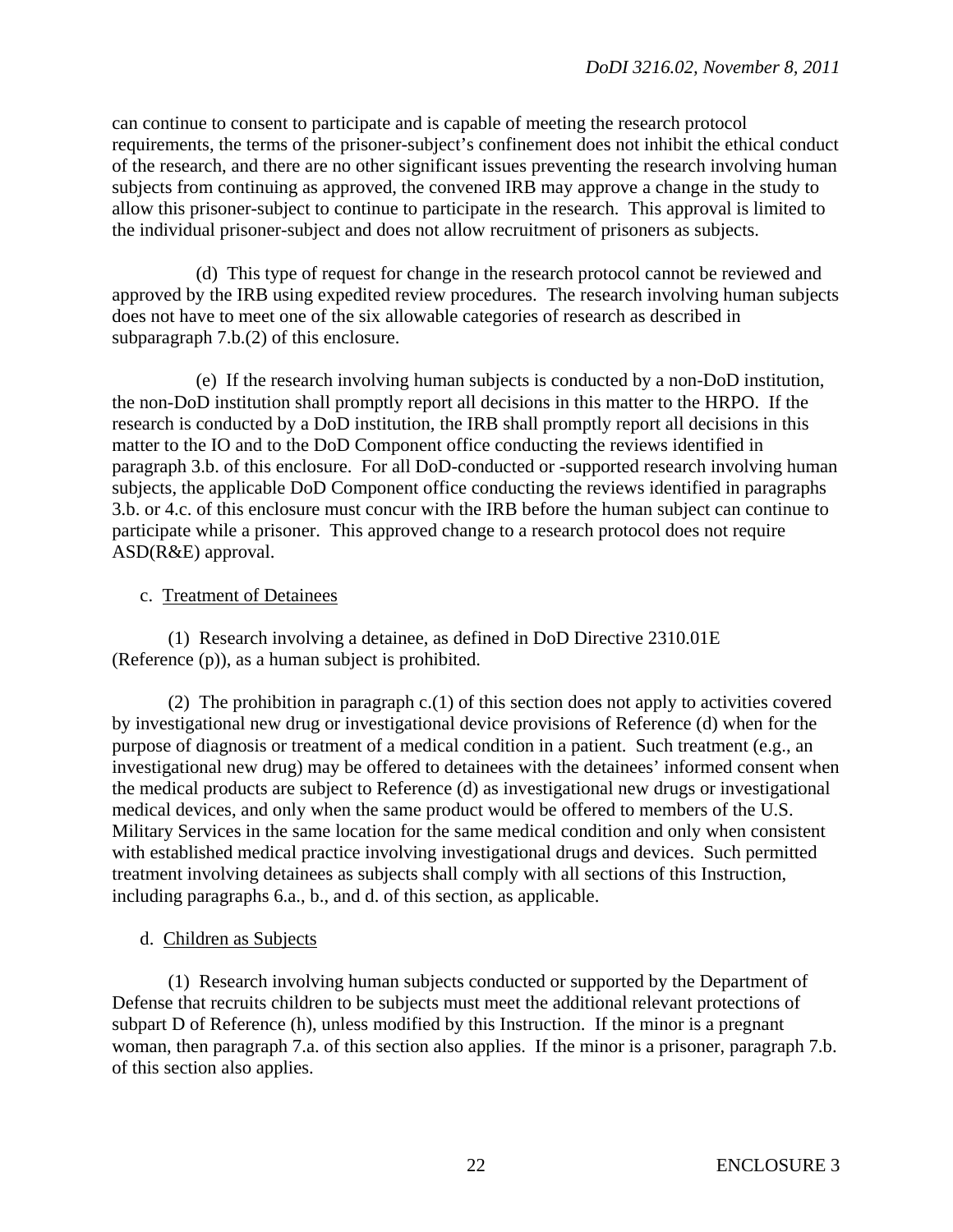(2) The footnote in section 219.101(i) of Reference (c), prohibiting specific exemptions described in section 219.101(b) from applying to children, is also applicable to DoD-conducted or -supported research involving human subjects unless otherwise clarified in this Instruction.

#### e. DoD Personnel as Subjects

#### (1) Military Personnel as Subjects

 (a) Service members shall follow their command policies regarding the requirement to obtain command permission to participate in research involving human subjects while on-duty. Additionally a Service member's ability to perform his or her military duties may be affected by participating during off-duty time (i.e., on leave or during non-duty hours). Therefore, Service members shall follow their Component and command's policies for approving off-duty employment or activities. The IRBs of DoD institutions or HRPOs may require Principal Investigators to confirm that a Service member's commander supports the member's participation in DoD-supported research involving human subjects.

 (b) Superiors (e.g., military and civilian supervisors, unit officers, and noncommissioned officers (NCOs)) are prohibited from influencing the decisions of their subordinates (e.g., junior enlisted personnel and equivalent civilians) regarding participation as subjects in research involving human subjects covered by this Instruction.

 (c) Superiors of Service members (e.g., unit officers, senior NCOs, and equivalent civilians) in the chain of command shall not be present at any human subject recruitment sessions or during the consent process in which members of units under their command are afforded the opportunity to participate as human subjects. When applicable, the superiors so excluded shall be afforded the opportunity to participate as human subjects in a separate recruitment session.

 (d) For research involving Service members as human subjects that has been determined to be greater than minimal risk and when recruitment occurs in a group setting, the IRB shall appoint an ombudsman. The ombudsman shall not be associated in any way to the research and shall be present during the recruitment in order to monitor that the voluntary involvement or recruitment of the Service members is clearly and adequately stressed and that the information provided about the research is clear, adequate, and accurate. The ombudsman may also be the research monitor (see section 8 of this enclosure). For research involving Service members as human subjects, that has been determined to be NO greater than minimal risk and when recruitment occurs in a group setting, the IRB shall determine when it is appropriate to appoint an ombudsman for the purposes described in this paragraph. The decision to require the appointment of an ombudsman should be based in part on the human subject population, the consent process, and the recruitment strategy.

#### (2) DoD Civilians as Subjects

 (a) DoD Civilians shall follow their organization's policies regarding the requirement to obtain permission to participate in research involving human subjects.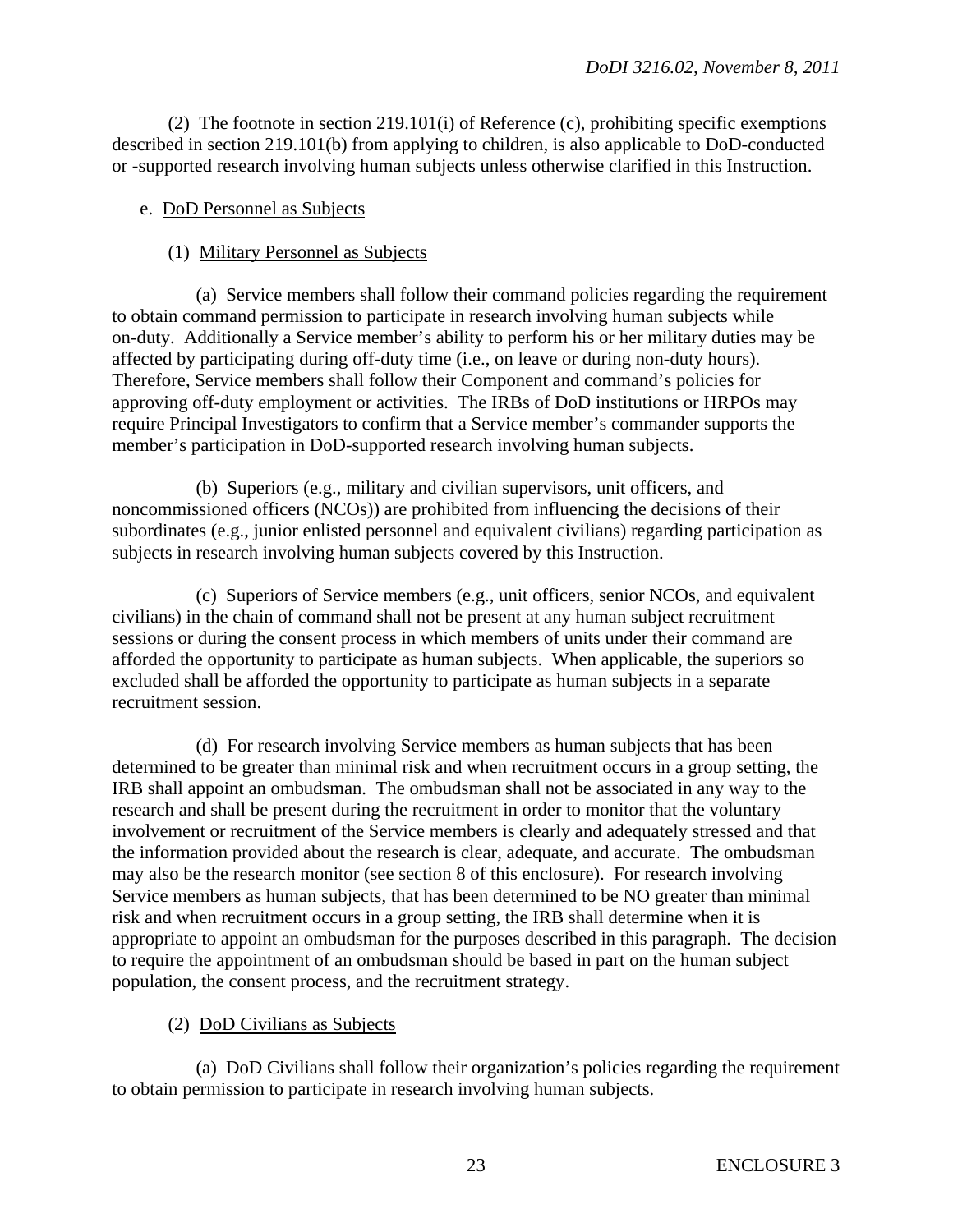(b) Supervisors (e.g., military and civilian supervisors or anyone in the supervisory structure) are prohibited from influencing the decisions of their subordinates regarding participation as subjects in research involving human subjects covered by this Instruction.

 (c) Supervisors (e.g., military and civilian supervisors or anyone in the supervisory structure) shall not be present at any human subject recruitment sessions or during the consent process in which DoD civilians under their supervision are afforded the opportunity to participate as human subjects. When applicable, supervisors so excluded shall be afforded the opportunity to participate as human subjects in a separate recruitment session.

 (d) For research involving civilians as human subjects and when recruitment occurs in a group setting, the IRB shall discuss appointing an ombudsman for the purposes described in subparagraph  $e.(1)(d)$  of this section. The decision to require the appointment of an ombudsman should be based in part on the human subject population, the consent process, and the recruitment strategy.

#### 8. RESEARCH MONITOR

 a. For DoD-conducted research involving human subjects determined by the IRB to involve more than minimal risk to human subjects (as defined in section 219.102(i) of Reference (c)), and, to the extent provided pursuant to Parts 22 (Appendix B), 37 (Appendix D), and 219 of Reference (c) and Reference (n), comparable DoD-supported research, the IRB shall approve an independent research monitor by name. Additionally, the research monitor may be identified by an investigator or appointed by an IRB or IO for research involving human subjects determined to involve minimal risk. There may be more than one research monitor (e.g., if different skills or experiences are necessary). The monitor may be an ombudsman or a member of the data safety monitoring board.

 (1) The duties of the research monitor shall be determined on the basis of specific risks or concerns about the research. The research monitor may perform oversight functions (e.g., observe recruitment, enrollment procedures, and the consent process for individuals, groups or units; oversee study interventions and interactions; review monitoring plans and UPIRTSO reports; and oversee data matching, data collection, and analysis) and report their observations and findings to the IRB or a designated official.

 (2) The research monitor may discuss the research protocol with the investigators, interview human subjects, and consult with others outside of the study about the research. The research monitor shall have authority to stop a research protocol in progress, remove individual human subjects from a research protocol, and take whatever steps are necessary to protect the safety and well-being of human subjects until the IRB can assess the monitor's report. Research monitors shall have the responsibility to promptly report their observations and findings to the IRB or other designated official.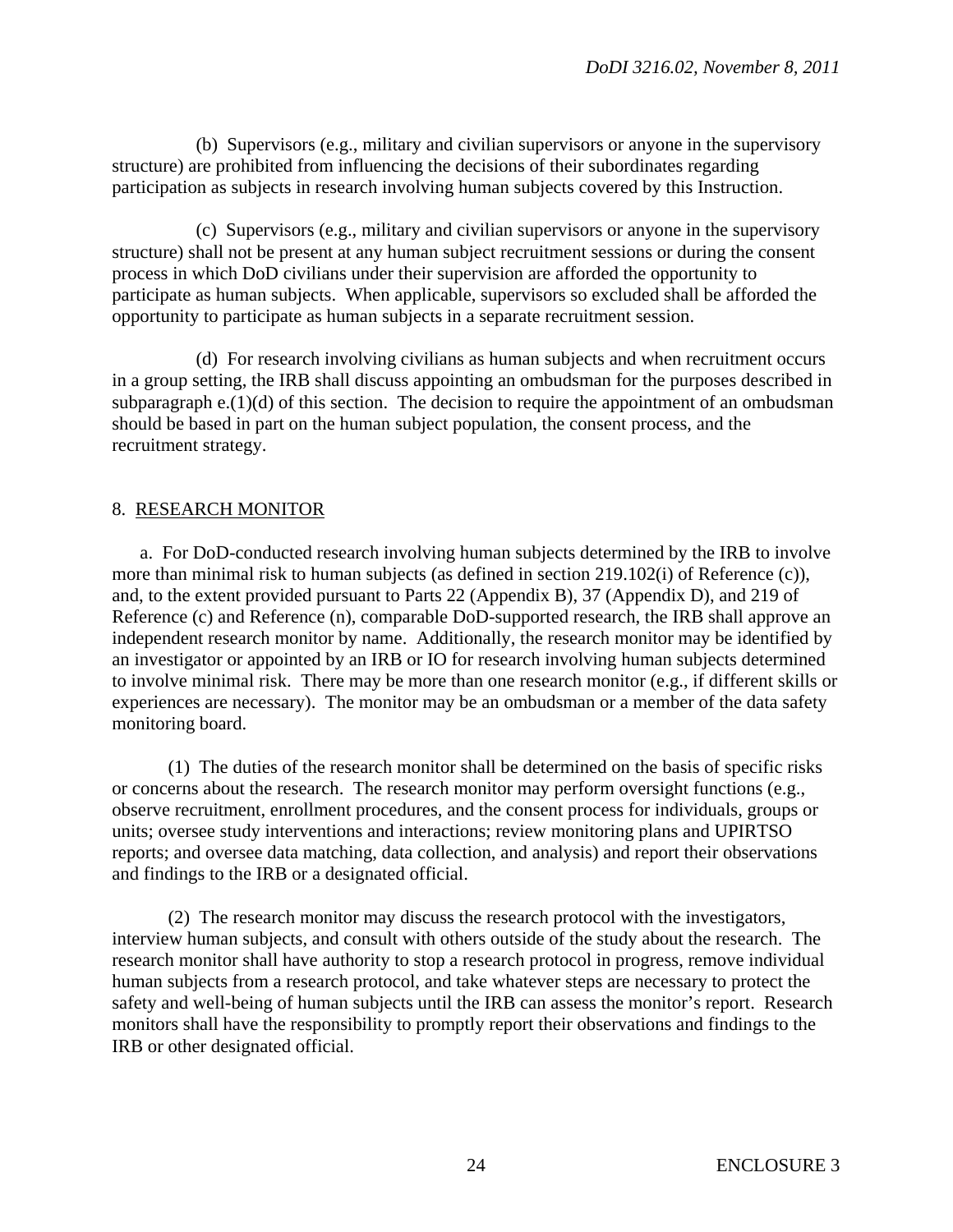(3) The IRB must approve a written summary of the monitors' duties, authorities, and responsibilities. The IRB or HRPP official shall communicate with research monitors to confirm their duties, authorities, and responsibilities.

 (4) The research monitors shall have expertise consonant with the nature of risk(s) identified within the research protocol, and they shall be independent of the team conducting the research involving human subjects.

 b. The Heads of the OSD and DoD Components may waive the requirement to have a research monitor on a case-by-case basis when the inclusion of a research monitor is not necessary to provide additional protections for human subjects. This waiver authority may be delegated to a DoD official, as described in the Component's HRPP management plan, but not at or below the position of the institution's DoD IO.

#### 9. UNIQUE DoD LIMITATIONS ON WAIVER OF INFORMED CONSENT

 a. Sections 219.116(c) and (d) of Reference (c) identify conditions where an IRB may waive informed consent for DoD-conducted and DoD-supported research involving human subjects. Section 980 of Reference (g) imposes limitations on waiving informed consent when using DoD appropriated funds. Section 980 of Reference (g) is applicable ONLY to DoD funded research involving a human being as an experimental subject as defined in the Glossary. The definition of research involving a human subject as an experimental subject is not the same as the definition of research involving human subjects. Section 980 of Reference (g) is not applicable to exempt research involving human subjects.

 b. When the research meets the Glossary definition of research involving a human being as an experimental subject, informed consent must be obtained in advance from the experimental subject or the subject's legal representative consistent with part 219 of Reference (c) if the subject cannot consent. If consent is to be obtained from the experimental subject's legal representative, the research must intend to benefit the individual subject. The determination that research is intended to be beneficial to the individual experimental subject must be made by an IRB consistent with part 219 of Reference (c).

 c. The requirement of paragraph 9.b. of this section may be waived by the ASD(R&E) if all the following conditions are met:

 (1) The research is necessary to advance the development of a medical product for the Military Services.

(2) The research may directly benefit the individual experimental subject.

 (3) The research is conducted in compliance with all other applicable laws and regulations.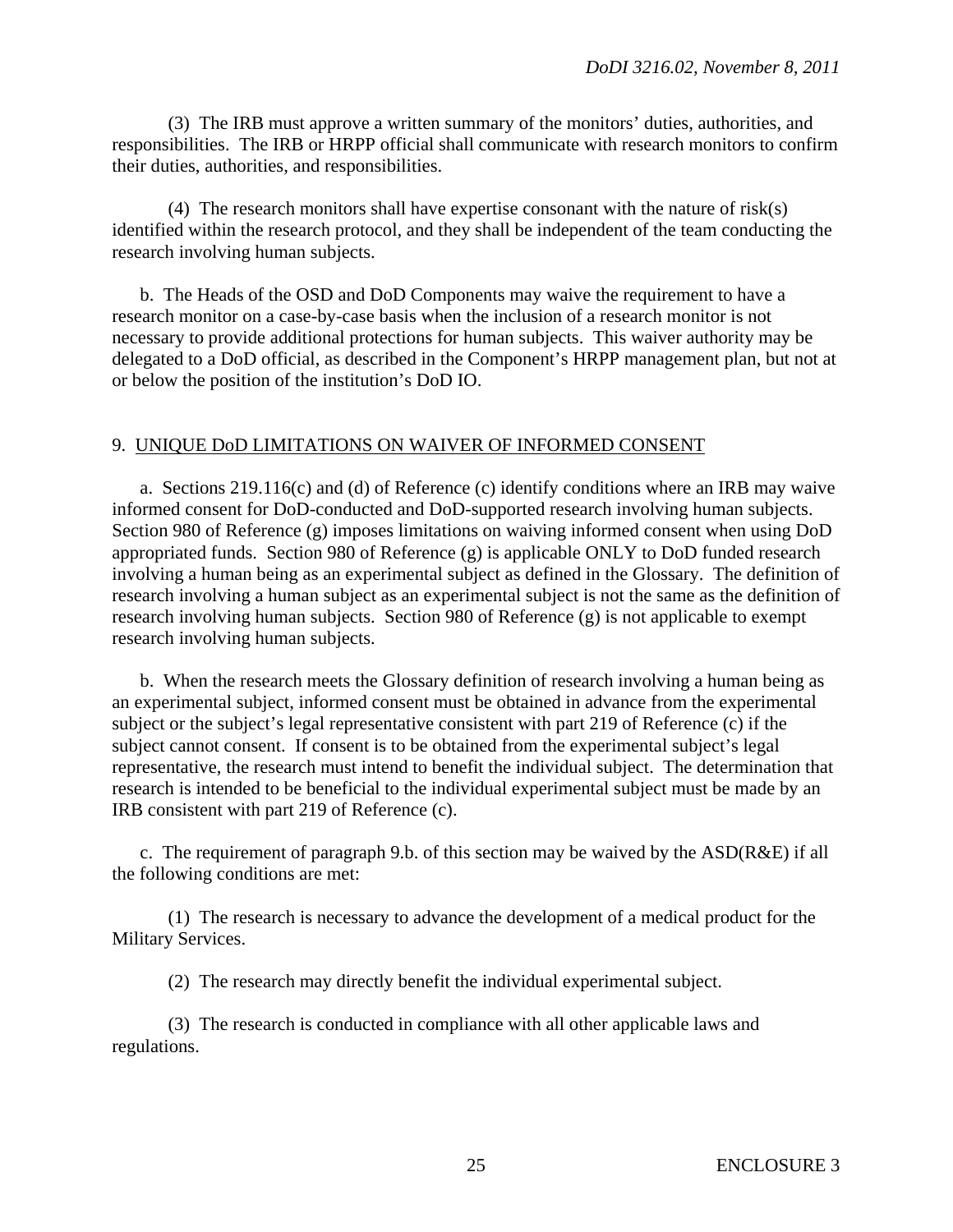d. The ASD(R&E) may delegate the waiver authority described in paragraph 9.c. to the Heads of the OSD and DoD Components if they have appropriate policies and procedures in their management plans. This authority is further delegable only to a DoD Component official who is a Presidential Appointee with Senate Confirmation.

#### 10. PROTECTING HUMAN SUBJECTS FROM MEDICAL EXPENSES IF INJURED

 a. DoD-Supported Research Involving Human Subjects. All non-exempt research involving human subjects shall, at a minimum, meet the requirement of section 219.116(a)(6) of Reference (c). The Common Rule does not require payment or reimbursement of medical expenses, provision of medical care, or compensation for research-related injuries.

 b. DoD-Conducted Research Involving Human Subjects. The DoD Components shall establish procedures to protect human subjects from medical expenses (not otherwise provided or reimbursed) that are the direct result of participation in DoD-conducted non-exempt research involving human subjects that involves more than minimal risk. Such procedures may consist of utilizing the Secretarial Designee program as described by section 108.4(i) of Reference (c) during the period of the human subject's involvement in the research, which may be extended further upon the approval of the USD(P&R). DoD Components may supplement this Secretarial Designee procedure with additional procedures consistent with applicable authority. This requirement does not apply when the Department of Defense is supporting the research but is not engaged in the non-exempt research involving human subjects (i.e., when the non-exempt research involving human subjects is performed solely by non-DoD institutions).

#### c. DoD Collaborative Research Involving Human Subjects

 (1) When collaborating with a non-DoD institution, the DoD Components shall establish procedures comparable to those required by paragraph 10.b. of this section to protect human subjects from medical expenses (not otherwise provided or reimbursed) that are the direct result of participation in non-exempt research involving human subjects and that are a direct result of research activities performed by DoD personnel. This does not apply to expenses resulting from the injury due to actions performed by the non-DoD institution(s).

 (2) When DoD personnel are conducting the research involving human subjects at the collaborating institution and the Department of Defense does not have the primary involvement, the DoD Components are not required to have procedures to protect human subjects from medical expenses. For this purpose the determination of primary involvement shall be based on consideration of the type and portion of the DoD involvement in the collaborative research (e.g., research staff, human subjects, facilities, equipment, IRB, and all other assets).

 (3) When the collaboration is such that it is difficult to separate DoD involvement from that of the non-DoD institution, the Head of the OSD or DoD Component may waive this requirement to have procedures to protect human subjects from medical expenses. This waiver authority may be delegated, as described in the Component's HRPP management plan, but not at or below the position of the institution's DoD IO.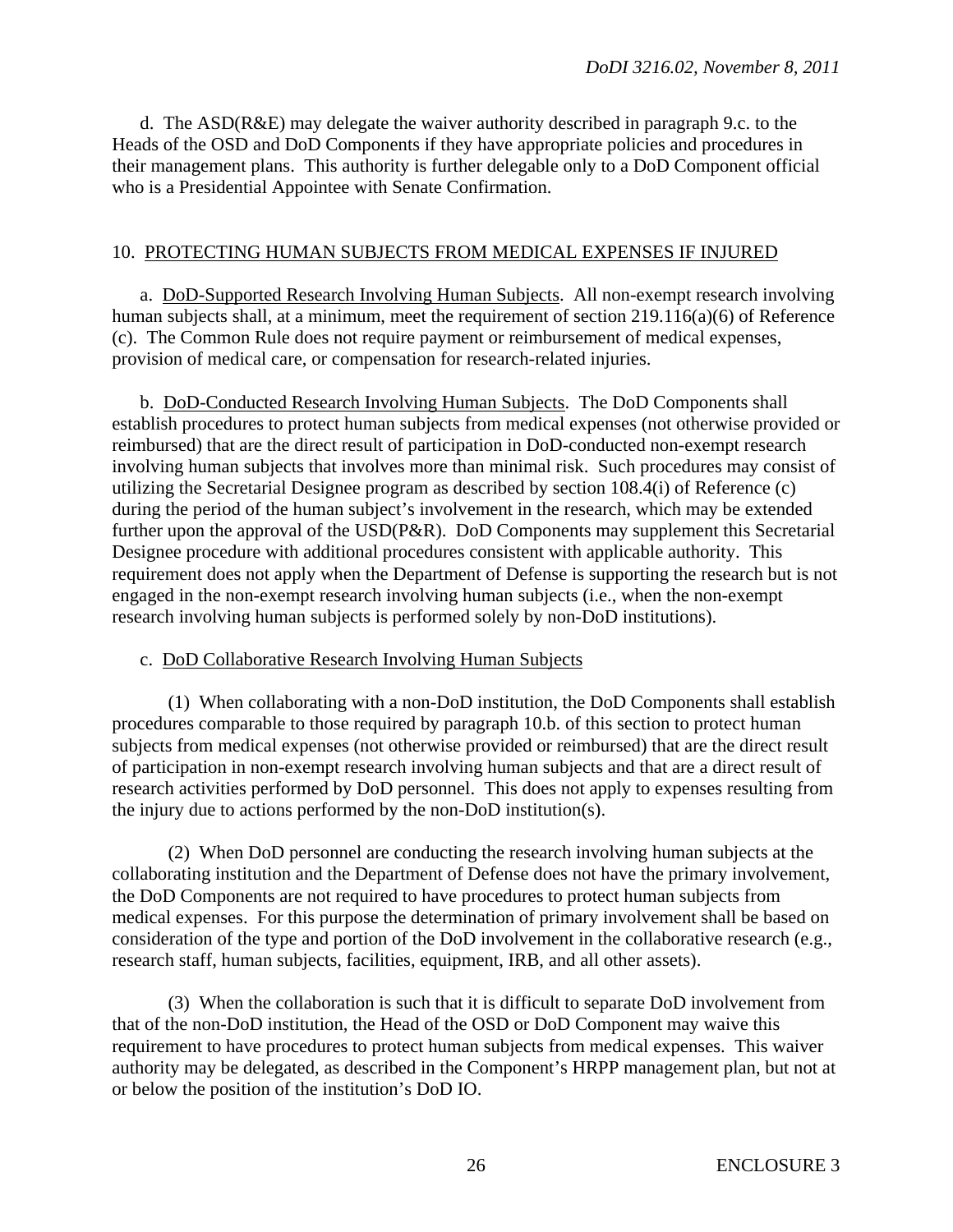## 11. COMPENSATION TO HUMAN SUBJECTS FOR PARTICIPATION IN RESEARCH

#### a. DoD-Conducted Research Involving Human Subjects

#### (1) When the Human Subjects Are On-Duty Federal Personnel

 (a) Federal personnel (civil servants or Service members) participating as human subjects in DoD-conducted research while on duty (i.e., not on leave and participating during their duty hours) may be compensated up to \$50 for each blood draw if the research meets the purpose of section 30 of title 24, U.S.C. (Reference (q)). Payment for blood draws may come directly from a Federal or non-Federal source. By permitting compensation for blood draws, Reference (q) provides an exception to section 5536 of Reference (m), which prohibits Federal personnel from being paid by any source other than their regular Federal salaries while they are on duty.

 (b) Federal personnel participating as human subjects in DoD-conducted research while on duty may only be compensated for blood draws as described in this paragraph and may not be otherwise compensated for general research participation.

#### (2) When the Human Subjects Are Off-Duty Federal Personnel

 (a) Federal personnel (civil servants or Service members) participating as human subjects in DoD-conducted research while off duty may be compensated up to \$50 for each blood draw if the research meets the purpose of Reference (q). Payment for blood draws may come from a Federal or non-Federal source.

 (b) Additionally Federal personnel while off duty may be compensated for research participation other than blood draws in the same way as human subjects who are not Federal personnel (i.e., compensated for participation in a reasonable amount as approved by the IRB according to local prevailing rates and the nature of the research). However, payment to off-duty Federal personnel for research participation other than blood draws must not be directly from a Federal source (payment from a Federal contractor or other non-Federal source is permissible).

#### (3) When the Human Subjects Are Not Federal Personnel

 (a) Non-Federal personnel participating as human subjects in DoD-conducted research may be compensated up to \$50 for each blood draw if the research meets the purpose of Reference (q). Payment for blood draws may come directly from a Federal or non-Federal source.

 (b) Additionally non-Federal personnel may be compensated for research participation other than blood draws in a reasonable amount as approved by the IRB according to local prevailing rates and the nature of the research. Payment for general research participation may come directly from a Federal or non-Federal source.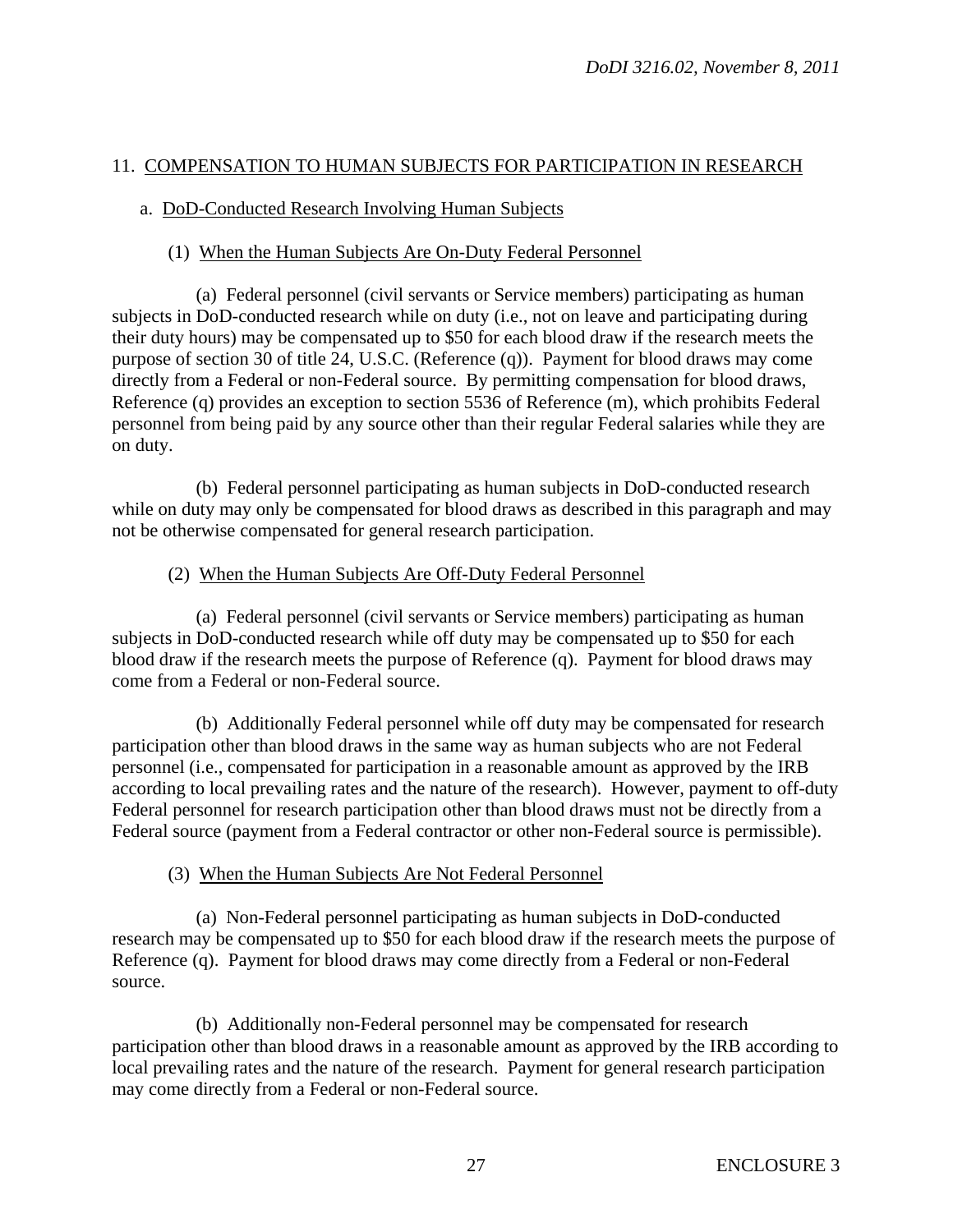#### b. Non DoD-Conducted Research Involving Human Subjects

#### (1) When the Human Subjects Are On-Duty Federal Personnel

 (a) Federal personnel (civil servants or Service members) participating as human subjects in research conducted by a non-DoD institution (whether or not the research is Federally funded) may be compensated up to \$50 for each blood draw if the research meets the purpose of Reference (q). By permitting compensation for blood draws, Reference (q) provides an exception to section 5536 of Reference (m), which prohibits Federal personnel from being paid by any source other than their regular Federal salaries while they are on duty.

 (b) Federal personnel participating as human subjects in non-DoD-conducted research while on duty may only be compensated for blood draws as described in this paragraph and may not be otherwise compensated for general research participation, even if the research is not Federally funded or conducted.

#### (2) When the Human Subjects Are Off-Duty Federal Personnel

 (a) Federal personnel (civil servants or Service members) participating as human subjects in Federally-funded human subject research conducted by a non-DoD institution may be compensated up to \$50 for each blood draw if the research meets the purpose of Reference (q). However, if the research is not Federally funded, the human subjects may be compensated for blood draws in a reasonable amount as approved by the IRB according to local prevailing rates and the nature of the blood draw unless it is prohibited by this Instruction or another policy (i.e., the \$50 limitation per blood draw does not apply).

 (b) Additionally Federal personnel while off duty may be compensated for research participation other than blood draws in the same way as human subjects who are not Federal personnel (i.e., compensated for participation in a reasonable amount as approved by the IRB according to local prevailing rates and the nature of the research). However, payment to off-duty Federal personnel for general research participation must not be directly from a Federal source (payment from a Federal contractor or other non-Federal source is permissible).

#### (3) When the Human Subjects Are Not Federal Personnel

 (a) Non-Federal personnel participating as human subjects in DoD-funded research may be compensated up to \$50 for each blood draw if the research meets the purpose of Reference (q).

 (b) Additionally non-Federal personnel may be compensated for participation in DoD-supported research for other than blood draws in a reasonable amount as approved by the IRB according to local prevailing rates and the nature of the research. Payment for general research participation may come directly from a Federal or non-Federal source.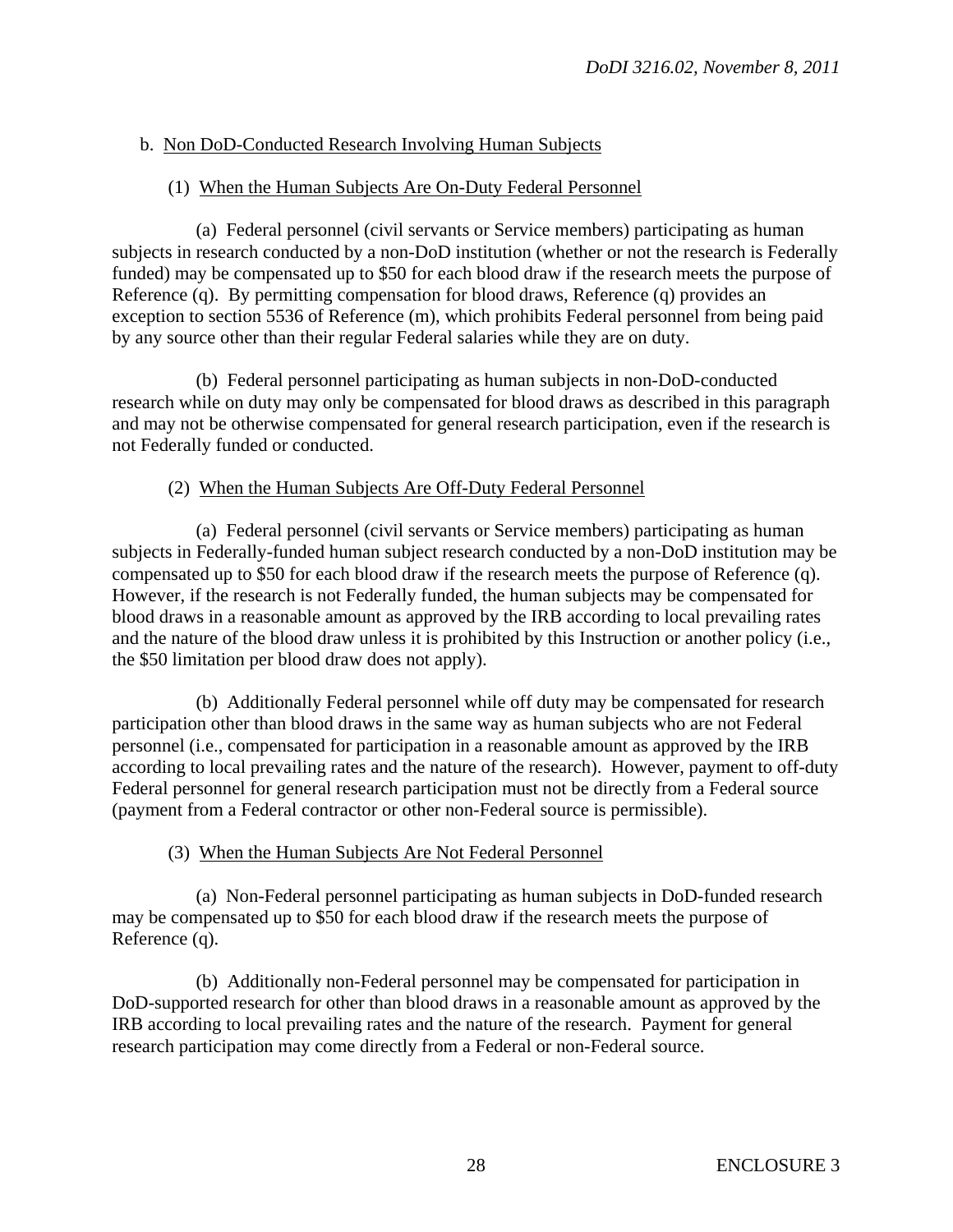12. SERVICE MEMBERS AND THEIR STATUS AS ADULTS. For purposes of legal capacity to participate in DoD-conducted or -supported research involving human subjects, all active duty Service members and all Reserve Component members in a Federal duty status are considered for purposes of this Instruction to be adults. The participation of such members is not subject to requirements of paragraph 7.d. of this enclosure or subpart D of Reference (h) regarding research involving children or minors. When Service members are under 18 years of age, students at Service Academies, or trainees, the IRB shall carefully consider the recruitment process and the necessity to include such members as human subjects.

13. CLASSIFIED RESEARCH INVOLVING HUMAN SUBJECTS. For all DoD-conducted non-exempt research involving human subjects that involves classified information as defined in Executive Order 13526 (Reference (r)), and, to the extent provided pursuant to Parts 22, 37, and 219 of Reference (c) and Reference (n), comparable DoD-supported research, the additional requirements in this section apply. The involvement of classified information may be limited to information needed for IRB approval and oversight of the research; information needed to inform the human subjects during the consent process; and information provided by the human subjects during the course of the research. If this activity is part of a classified program, this section does not apply if the information required to be contained in the research protocol or needed by either the IRB or the human subjects is not classified.

 a. Secretary of Defense approval is required for all classified non-exempt research involving human subjects. Submission for approval shall be from the Head of the OSD or DoD Component conducting or supporting the non-exempt research involving human subjects. The request shall be coordinated with the ASD(R&E) and General Counsel of the Department of Defense after the IRB has approved the research.

- b. Waivers of informed consent are prohibited.
- c. Informed consent procedures shall include:

 (1) Identification of the Department of Defense as the supporting institution of the research, unless the research involves no more than minimal risk. The Secretary of Defense may grant an exception to this requirement on the grounds that providing this information could compromise intelligence sources or methods.

 (2) A statement that the research involving human subjects is classified and an explanation of the impact of the classification.

d. IRB approval process shall meet the following requirements:

 (1) IRB review shall be conducted using a full board review. Use of an expedited review procedure is prohibited.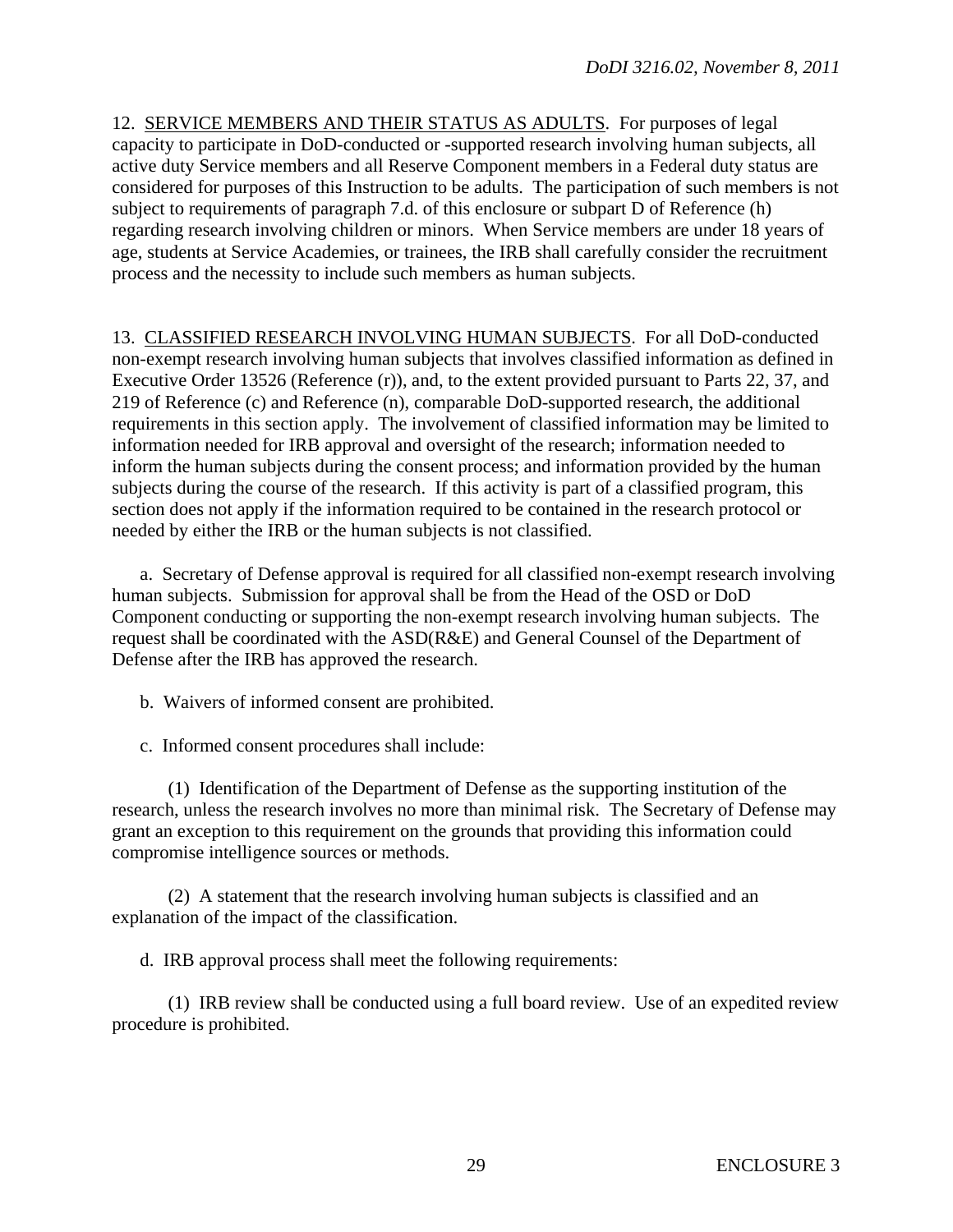(2) At least one non-affiliated member shall be a non-Federal employee (other than as an individual appointed as an expert or consultant in accordance with section 3109 of Reference (m) for purposes of service on the IRB).

 (3) Any IRB member who disagrees with a majority decision approving a project may appeal the decision to the Secretary of Defense. The appeal shall be included in the DoD Component's submission to the Secretary of Defense.

 (4) The IRB shall determine whether potential human subjects need access to classified information to make a valid, informed consent decision.

 e. Disclosure or use of classified information must comply with the requirements of Reference (r) for access to and protection of classified information.

14. ADDITIONAL PROTECTIONS FOR CONFIDENTIALITY. This section outlines certain authorities that the DoD Components may consider using, subject to applicable requirements, for particular sensitive research activities when additional protections for confidentiality would improve participation and results.

 a. Confidential Information Protection and Statistical Efficiency Act (CIPSEA) for Non-Statistical Agencies. Any DoD Component may use the authority pursuant to sections 501-513 of Reference (k) to assure that data or information acquired by the DoD Component under a pledge of confidentiality for exclusively statistical purposes shall be used exclusively for statistical purposes and may not be disclosed in identifiable form for any other purpose, except with the informed consent of the respondent. Use of this authority is subject to the requirements of sections 512 and 523-525 of Reference (k) and of Reference (l), including that the research involving human subjects is conducted by a DoD Component or other Federal agency and not by a contractor, grantee, or other non-Federal entity, and that use of the authority is reported annually to OMB by the DoD Component.

b. CIPSEA for Statistical Agencies. Any DoD Component or unit thereof designated a statistical agency by the OMB pursuant to section 522 of Reference (k) and Reference (l) may designate agents (e.g., contractor, grantee, or other non-Federal entity under a qualifying agreement) that may assure that data or information acquired for the Component under a pledge of confidentiality for exclusively statistical purposes shall be used exclusively for statistical purposes, and may not be disclosed in identifiable form for any other purpose, except with the informed consent of the respondent. Use of this authority is subject to the requirements of sections 512 and 523-525 of Reference (k) and of Reference (l).

 c. Certificate of Confidentiality. A DoD Component or a contractor, grantee, or other non-Federal entity conducting DoD-supported research involving human subjects may request from the National Institutes of Health (NIH) of the Department of HHS a Certificate of Confidentiality pursuant to section 241(d) of Reference (j). Such a Certificate of Confidentiality authorizes persons engaged in biomedical, behavioral, clinical, or other research related to mission areas of the NIH to protect the privacy of human subjects of sensitive research against compulsory disclosure in any Federal, State, or local judicial, administrative, or legislative proceeding to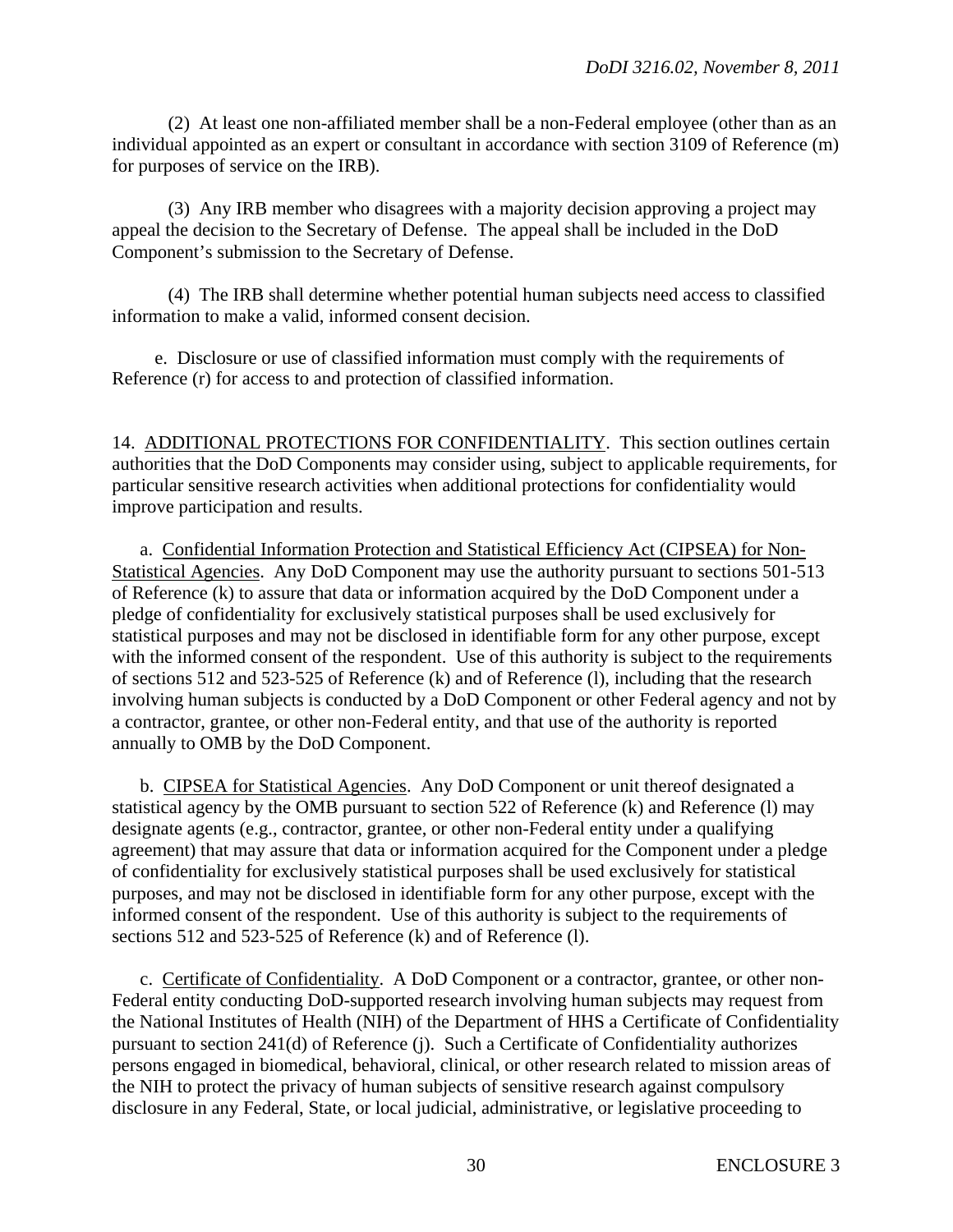identify human subjects. Issuance of any Certificate of Confidentiality is at NIH's discretion and is subject to the requirement of section 241(d) of Reference (j) and any other NIH guidelines.

#### 15. RECORD KEEPING

 a. Part 219 of Reference (c) requires all institutions engaged in DoD-conducted or -supported research involving human subjects to retain records for at least 3 years after the completion of the research. Research involving human subjects may be covered by other Federal regulations that impose longer record keeping requirements. The DoD Components may rely on the non-DoD institutions to keep the required records that were generated by the institution, or the DoD Components may make arrangements to transfer the records.

 b. The DoD Components shall also retain records regarding the oversight of DoD Component-supported research involving human subjects for at least 3 years after the completion of the research, HRPP education or training program, or other action relevant to the HRPP. Additionally, the DoD Components shall keep all records regarding DoD Component waivers, exemptions, and extensions, and all DoD Component requests for exceptions, waivers, exemptions, and extensions submitted to the ASD(R&E) for action for at least 3 years after the completion of the research.

 c. The DoD Components may be required to retain records for longer than specified in paragraphs 15.a. and 15.b. of this section. For example, some Health Insurance Portability and Accountability Act documentation is required to be retained for 6 years (in accordance with DoD 6025.18-R (Reference (s))). For complete recordkeeping guidance and instruction, the DoD Components shall consult their respective records disposition schedules.

 d. Records maintained by non-DoD institutions that document compliance or noncompliance with this Instruction shall be made accessible for inspection and copying by authorized representatives of the Department of Defense at reasonable times and in a reasonable manner as determined by the supporting DoD Component.

16. NONCOMPLIANCE WITH THIS INSTRUCTION. The DoD Components shall respond to allegations of noncompliance with this Instruction. For allegations that involve more than one DoD Component or a non-DoD institution, the involved institutions should jointly determine and assign executive responsibility for responding to the allegation(s). For allegations involving a non-DoD institution, the DoD Component supporting the research involving human subjects shall ensure the allegation is properly investigated and reported to the DoD Component. All findings of serious or continuing noncompliance with this Instruction that have been substantiated by inquiry or investigation shall be reported to the ASD(R&E) in a timely manner.

17. APPLICABILITY TO OTHER REQUIREMENTS. Compliance with this Instruction does not imply that all other applicable requirements have been met for DoD-conducted and -supported research involving human subjects. No DoD agency within the Intelligence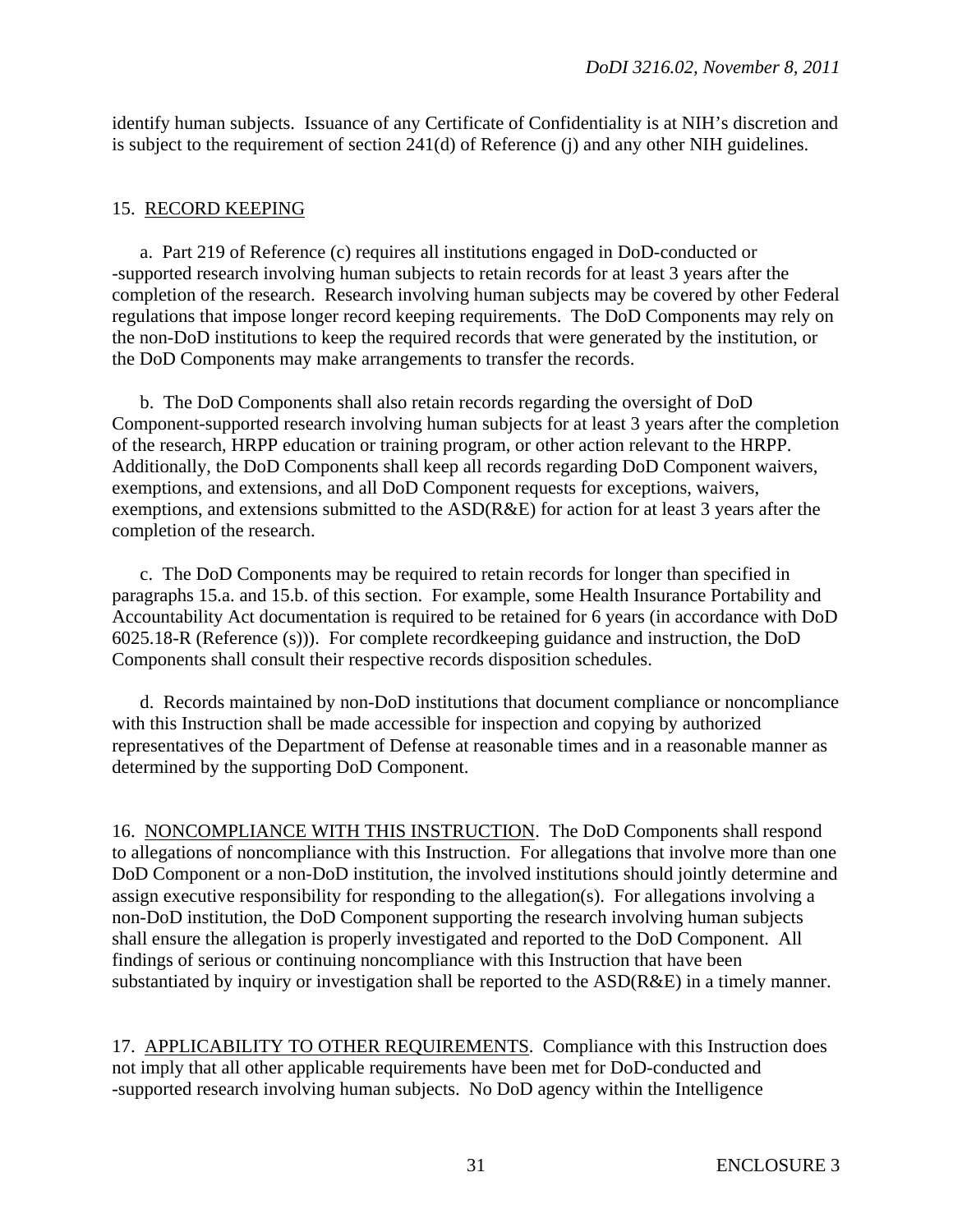Community shall sponsor, contract for, or conduct non-exempt research involving human subjects except in accordance with paragraph 2.10 of Executive Order 12333 (Reference (t)). Additionally, research involving human subjects using surveys, materials under the purview of the FDA, or individually identifiable health information may be subject to additional Federal or DoD requirements, such as those identified in Reference (s), DoD 5400.11-R (Reference (u)), and DoDI 6000.08 (Reference (v)). States may have differing definitions and protections for vulnerable populations. Research involving human subjects conducted in foreign countries may be subject to additional national and local requirements.

18. CCHRPP MEMBERSHIP. The CCHRPP shall be composed of senior officials at the GO/FO, SES, or equivalent level. The Heads of the OSD and DoD Components with a DoD Component HRPP management plan shall each identify one member to represent their Component to the ASD(R&E). The Chair shall be designated by the ASD(R&E). The CCHRPP shall be supported by an Executive Secretariat (O-6 or equivalent level) composed of representatives from the DoD Components' human research protection oversight offices.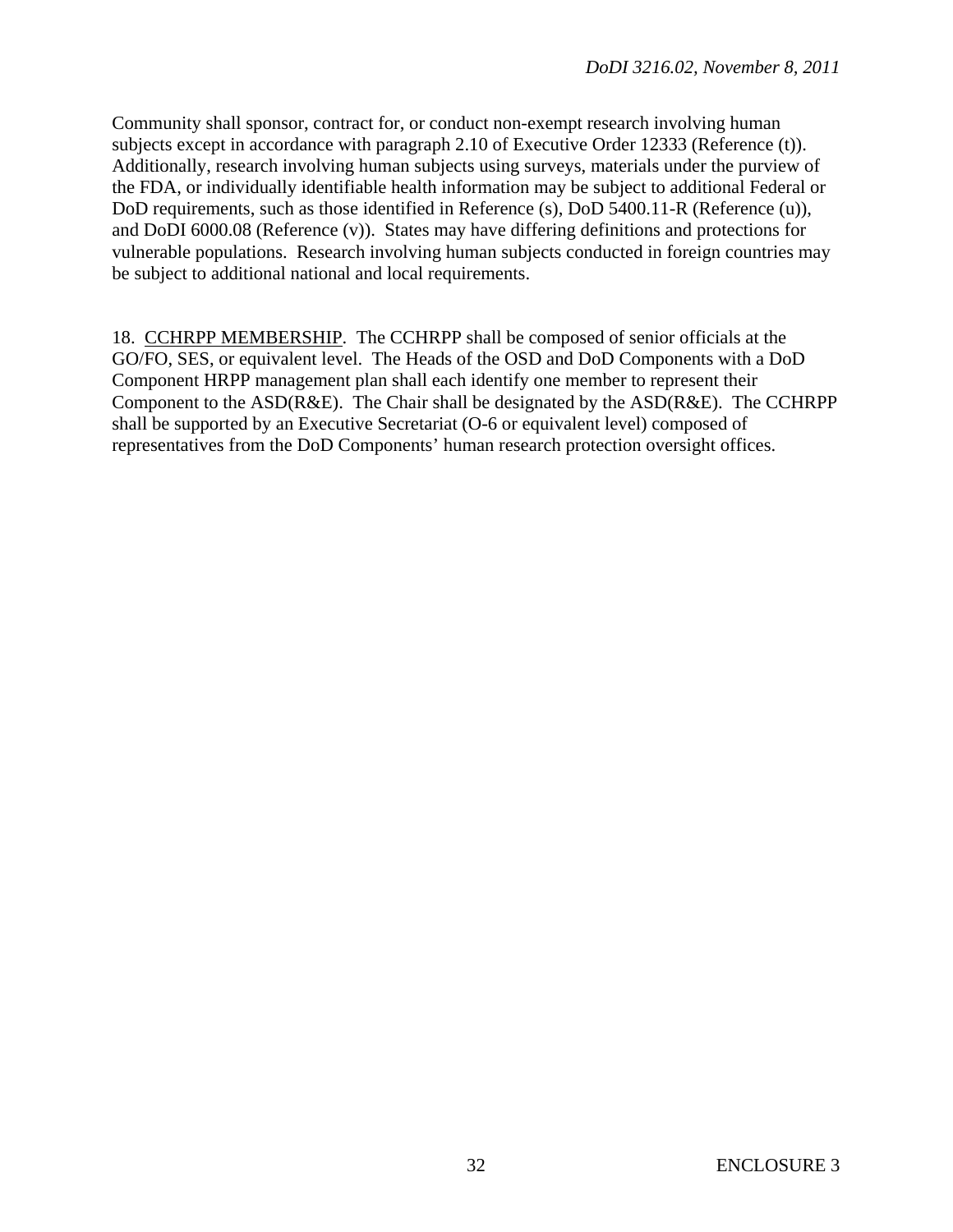# **GLOSSARY**

# PART I. ABBREVIATIONS AND ACRONYMS

| ASD(HA)                                      | Assistant Secretary of Defense for Health Affairs                                                                                                                             |
|----------------------------------------------|-------------------------------------------------------------------------------------------------------------------------------------------------------------------------------|
| ASD(R&E)                                     | Assistant Secretary of Defense for Research and Engineering                                                                                                                   |
| <b>CCHRPP</b><br><b>CFR</b><br><b>CIPSEA</b> | Coordinating Committee for Human Research Protection Programs<br>Code of Federal Regulations<br>Confidential Information Protection and Statistical Efficiency Act of<br>2002 |
| <b>DFARS</b>                                 | Defense Federal Acquisition Regulation Supplement                                                                                                                             |
| DoDD                                         | Department of Defense Directive                                                                                                                                               |
| <b>FDA</b>                                   | Food and Drug Administration                                                                                                                                                  |
| GO/FO                                        | general or flag officer                                                                                                                                                       |
| <b>HHS</b>                                   | <b>Health and Human Services</b>                                                                                                                                              |
| <b>HRPO</b>                                  | human research protection official                                                                                                                                            |
| <b>HRPP</b>                                  | Human Research Protection Program                                                                                                                                             |
| <b>IO</b>                                    | institutional official                                                                                                                                                        |
| <b>IRB</b>                                   | institutional review board                                                                                                                                                    |
| <b>NCOs</b>                                  | noncommissioned officers                                                                                                                                                      |
| <b>NIH</b>                                   | National Institutes of Health                                                                                                                                                 |
| <b>OMB</b>                                   | Office of Management and Budget                                                                                                                                               |
| OT&E                                         | operational test and evaluation                                                                                                                                               |
| RDT&E                                        | research, development, test and evaluation                                                                                                                                    |
| <b>SES</b>                                   | <b>Senior Executive Service</b>                                                                                                                                               |
| <b>UPIRTSO</b>                               | unanticipated problems involving risks to subjects or others                                                                                                                  |
| U.S.C.                                       | <b>United States Code</b>                                                                                                                                                     |
| $USD(P\&R)$                                  | Under Secretary of Defense for Personnel and Readiness                                                                                                                        |

## PART II. DEFINITIONS

Unless otherwise noted, these terms and their definitions are for the purpose of this Instruction.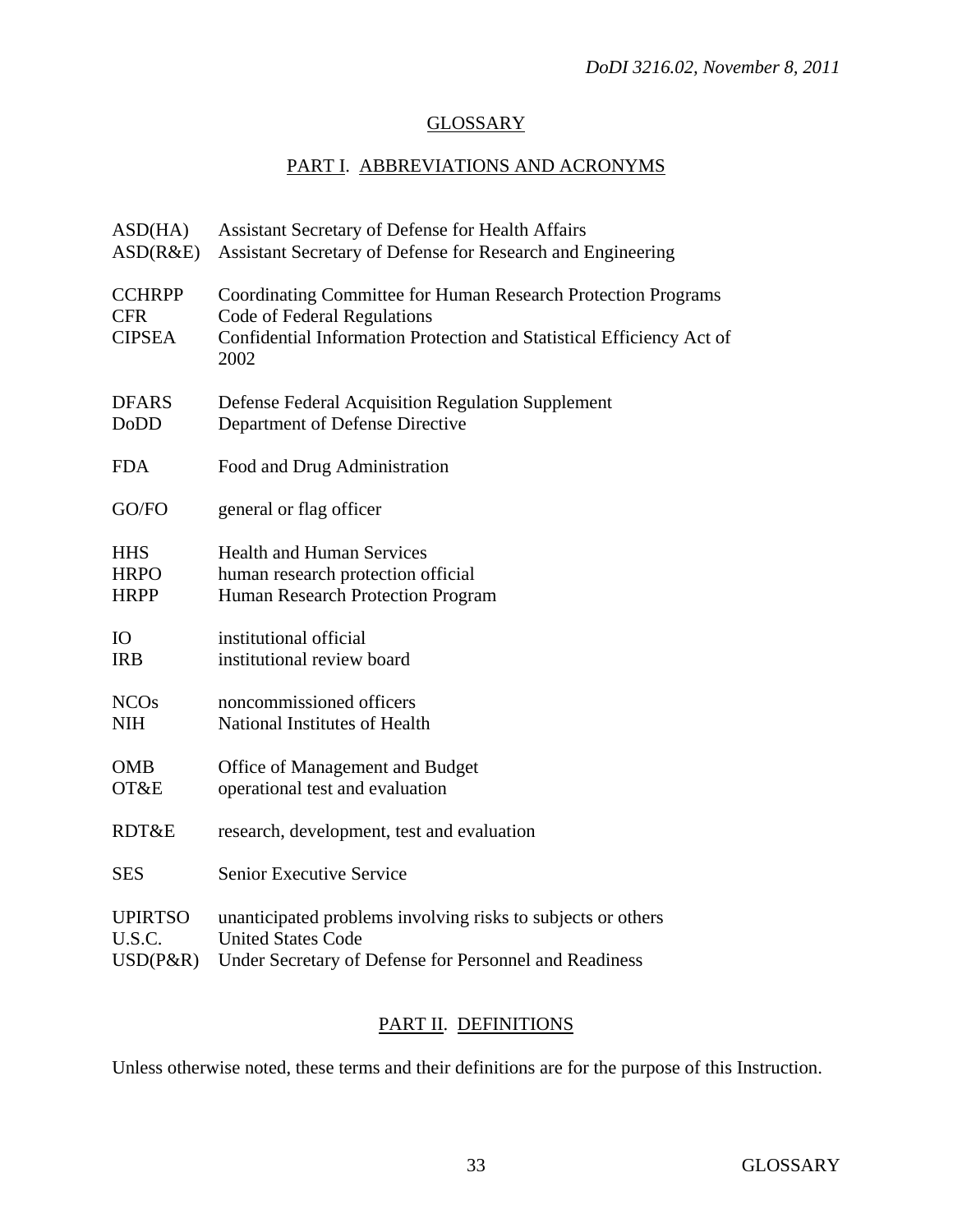administrative review. A review of a research protocol and supporting documents (e.g., safety review, scientific review, IRB minutes) related to DoD-supported research involving human subjects which ensures the institution engaged in the research involving human subjects has met the requirements of all applicable regulations and policies. This review is NOT an IRB review.

classified research involving human subjects. Research involving human subjects where the protocol or other information required by the IRB for review and oversight or required or provided by the research subjects includes classified information, as defined in Reference (q).

clinical investigations. Any research or experiments that involve a test article, one or more human subjects, and are performed under the requirements of Reference (d). Clinical investigations are a subcategory of research involving human subjects.

continuing noncompliance. A pattern of noncompliance (see definition of noncompliance) that suggests the likelihood that, without intervention, instances of noncompliance will recur. A repeated unwillingness to comply with this Instruction or a persistent lack of knowledge of how to comply with this Instruction.

Common Rule. The regulation adopted by multiple Federal departments and agencies for the protection of human subjects in research. The Department of Defense's implementation of the Common Rule is part 219 of Reference (c); the Department of HHS's implementation of the Common Rule is subpart A of Reference (h).

detainee. Defined in Reference (p).

DoD-conducted research involving human subjects. Research involving human subjects that is performed by DoD personnel. Intramural research is one type of DoD-conducted research involving human subjects. See "engaged in research involving human subjects."

DoD personnel. DoD civilian employees and members of the military services.

DoD civilian employee. An individual meeting the definition of "employee" consistent with section 2105 of Reference (m). It includes employees of DoD Non-Appropriated Fund Instrumentalities; DoD civilian employees filling full-time, part-time, intermittent, or on-call positions; and individuals serving under personal services contracts consistent with section 2.101 of Reference (n). It excludes employees of contractors (other than personal services contractors) and foreign nationals of host countries.

Service members. Individuals appointed, enlisted, or inducted for military service under the authority of the Department of Defense. The Military Services are the Army, the Navy, the Air Force, the Marine Corps, the Coast Guard, and the Reserve Components, which includes the Army and the Air National Guards of the United States. Members of the Reserve Components are included when in a duty status.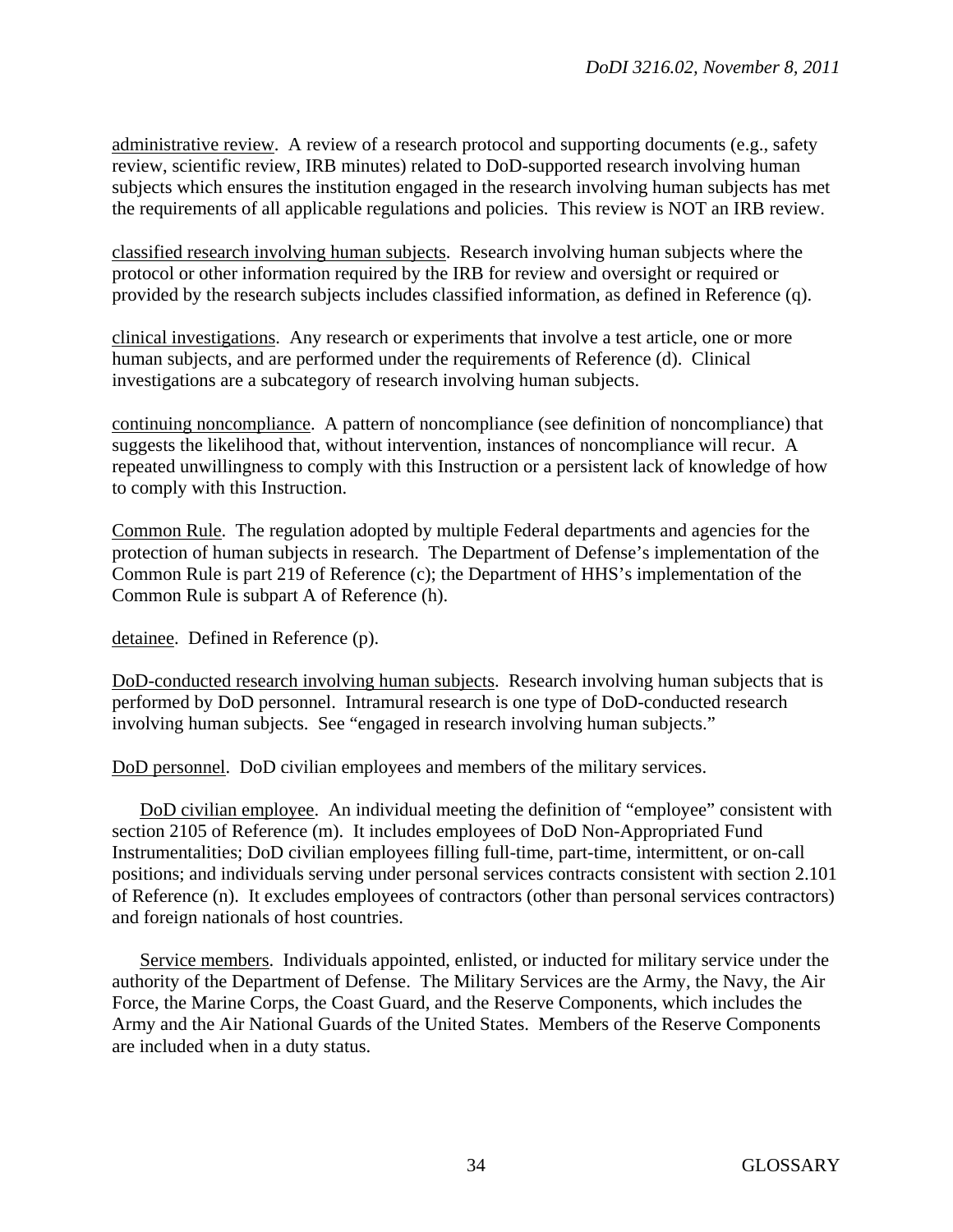DoD-supported research involving human subjects. Research involving human subjects for which the Department of Defense is providing at least some of the resources (see "research involving human subjects"). Resources may include but are not limited to funding, facilities, equipment, personnel (investigators or other personnel performing tasks identified in the research protocol), access to or information about DoD personnel for recruitment, or identifiable data or specimens from living individuals. It includes both DoD-conducted research involving human subjects (intramural research) and research conducted by a non-DoD institution.

engaged in research involving human subjects. An institution is engaged in research involving human subjects when its personnel are conducting activities covered by section 219.101(a) of Reference (c) and this Instruction. An institution that is funding, providing equipment, providing access to or information about potential human subjects (but not recruiting human subjects), providing data or specimens (either identifiable or not), or overseeing the research from a regulatory or compliance standpoint is not engaged in the research involving human subjects (but is supporting the research (see "DoD-supported research involving human subjects")).

exempt research involving human subjects. Research involving human subjects where the only involvement of the human subjects in the research will be in one or more of the categories identified in section 219.101(b) of Reference (c).

experimental subject. See "research involving a human being as an experimental subject."

Federal assurance. A written document in which an institution (not an IRB) commits to a Federal department or agency their compliance with the requirements set forth in the Common Rule. Institutions engaged in non-exempt research involving human subjects conducted or supported by the Department of Defense or other Federal departments and agencies that have adopted the Common Rule must have a Federal assurance approved or accepted by the Federal agency supporting the research. The elements of a Federal assurance are outlined in section 219.103(b) of Reference (c).

fetus. The product of conception from implantation until delivery as defined in subpart B of Reference (h).

HRPO. An individual who is delegated the responsibilities as defined in paragraph (a)(2) of section 252.235-7004 of Reference (n). There may be more than one HRPO in a DoD Component. Some DoD Components may use a different title for the person(s) with the defined responsibilities.

HRPP. An institution's system of interdependent elements that implement policies and practices to protect human subjects involved in research. An HRPP may or may not include a Federal assurance. If the HRPP includes a Federal assurance, it may contain policies and procedures for an IRB belonging to the institution or for a relationship with an IRB external to the institution.

human subject. A living individual about whom an investigator conducting research obtains data through intervention or interaction with the individual or obtains identifiable private information as defined in section 219.102(f) of Reference (c). (FDA regulations include a different definition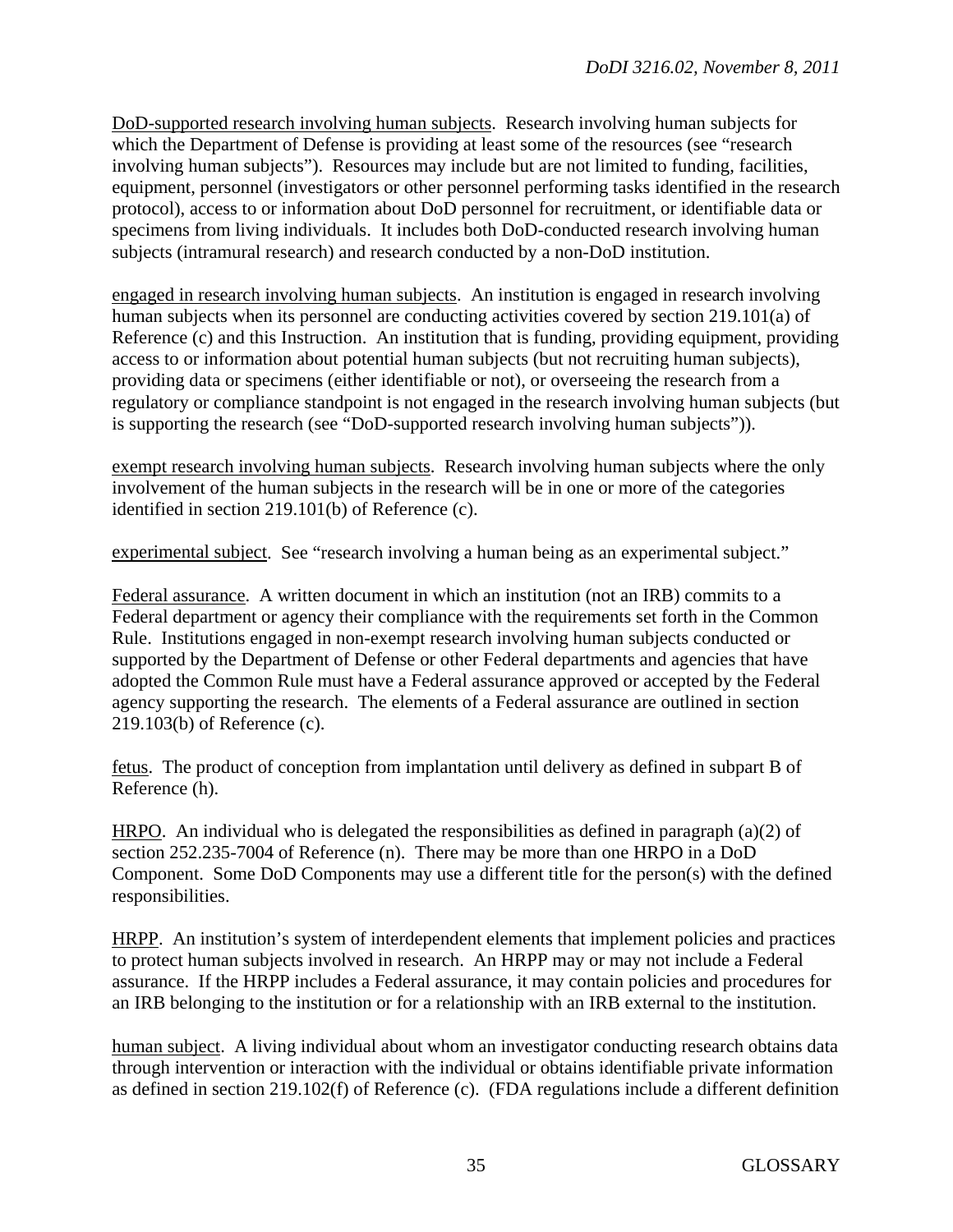of human subject. With respect to research subject to FDA regulations, the FDA definition in section  $50.3(g)$  of Reference (d) also applies.)

identifiable private information. Defined in section 219.102(f) of Reference (c).

intervention and interaction. An intervention includes both physical procedures by which data are gathered and manipulations of the subject or the subject's environment that are performed for research purposes. Interaction includes communication or interpersonal contact between investigator and subject. See section 219.102(f) of Reference (c) for more information. Examples include, but are not limited to, a physical procedure, a drug, a manipulation of the human subject or subject's environment, the withholding of an intervention that would have been undertaken if not for the research purpose, or communication such as a survey or interview.

intramural research. Research (see "research involving human subjects") that is conducted by an entity that is part of the Department of Defense.

institution. An organization or entity defined in a Federal assurance or HRPP.

IO. The senior person authorized to establish and responsible to maintain the HRPP for the institution. Responsible for a Federal assurance and the IRBs internal to the institution, if these elements are part of the HRPP.

neonate. Newborns as defined in subpart B of Reference (h).

non-affiliated IRB member. Defined in section 219.107(d) of Reference (c). This member is not connected with the institution(s), as defined in the institution's Federal assurance that is creating or relying on the IRB, or a member of the immediate family of a person who is associated with the institution creating or relying on the IRB.

noncompliance. Failure of a person, group, or institution to act in accordance with this Instruction, its references, or applicable requirements.

non-DoD institution. An entity that is not part of the Department of Defense.

non-exempt research involving human subjects. An activity that meets the definitions of research and human subject but does not meet the criteria where the only involvement of the human subjects in the research are in one or more of the categories identified in section 219.101(b) of Reference (c).

ombudsman. A person who acts as an impartial and objective advocate for human subjects participating in research.

OSD Component. Defined in DoD Instruction 5025.01 (Reference (w)).

OT&E. Defined in section  $139(a)(2)(A)$  of Reference (g).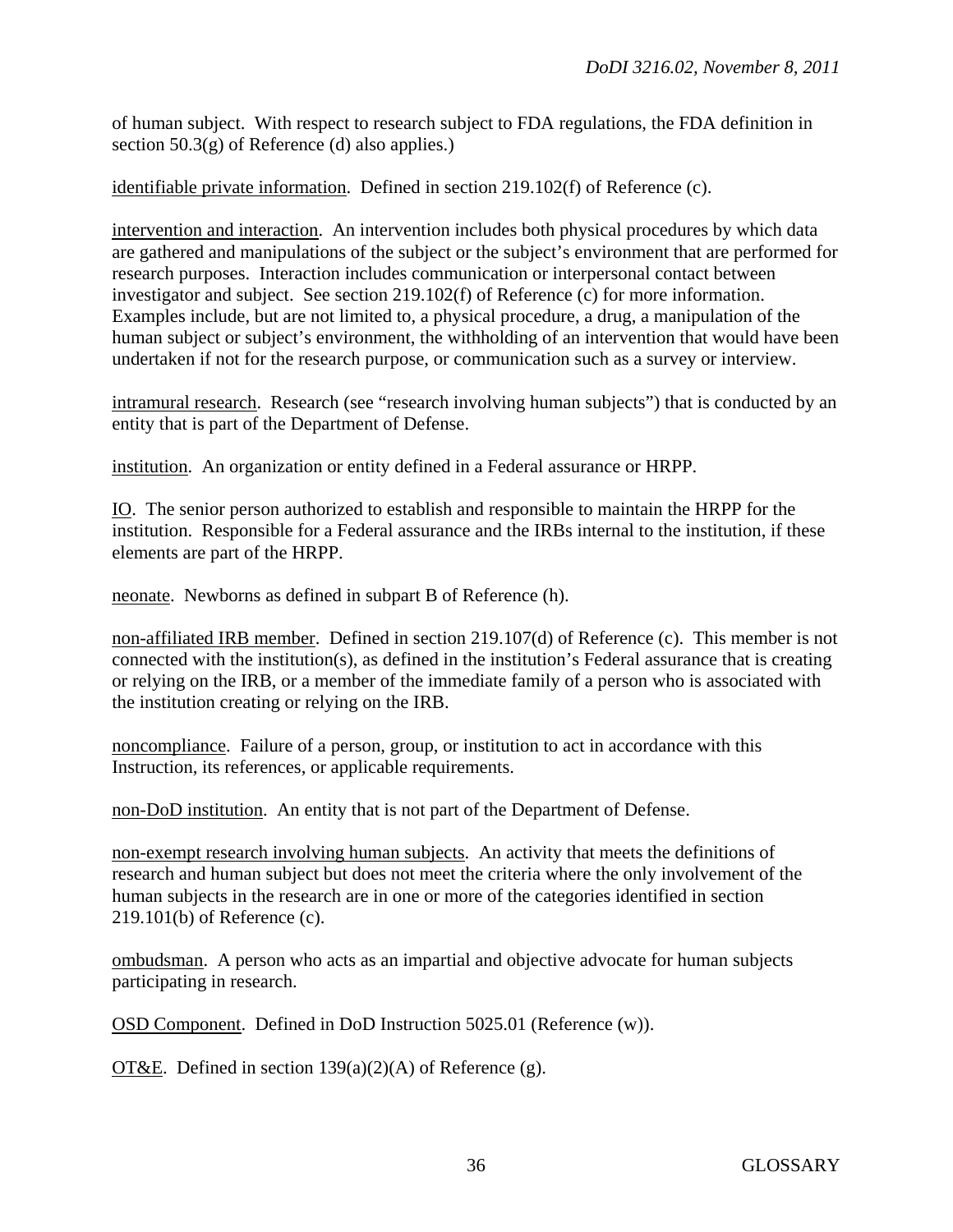prisoner. Defined in subpart C of Reference (h). Includes military personnel in either civilian or military custody or detainment.

prisoner representative. An individual member on the IRB who shall have working knowledge of the human subject population to be recruited, a reasonable familiarity with the operations of the prison or confinement facility, and any other legally imposed restrictive conditions involved in the research, and appropriate background and expertise to serve in this capacity.

private information. Defined in section 219.102(f) of Reference (c).

research. Any activity that is a systematic investigation, including RDT&E, designed to develop or contribute to generalizable knowledge as defined in section 219.102(d) of Reference (c).

research involving human subjects. Activities that include both a systematic investigation designed to develop or contribute to generalizable knowledge AND involve a living individual about whom an investigator conducting research obtains data through intervention or interaction with the individual or identifiable private information. Activities covered by section 219.101(a) of Reference (c) (including exempt research involving human subjects) and this Instruction.

 The following activities conducted or supported by the Department of Defense are NOT research involving human subjects:

Activities carried out solely for purposes of diagnosis, treatment, or prevention of injury and disease in Service members and other mission essential personnel under force health protection programs of the Department of Defense, including health surveillance pursuant to section 1074f of Reference (g) and the use of medical products consistent with DoD Instruction 6200.02 (Reference (x)).

Authorized health and medical activities as part of the reasonable practice of medicine or other health professions undertaken for the sole purpose of patient treatment.

Activities performed for the sole purpose of medical quality assurance consistent with section 1102 of Reference (g) and DoDD 6025.13 (Reference (y)).

Activities performed solely for an OT&E project where the activities and project meet the definition of OT&E as defined in section  $139(a)(2)(A)$  of Reference (g).

Activities performed solely for assessing compliance of individuals and organizations with requirements applicable to military, civilian, or contractor personnel or to organizational units, including such activities as occupational drug testing, occupational health and safety reviews, network monitoring, and monitoring for compliance with requirements for protection of classified information.

 Activities, including program evaluation, customer satisfaction surveys, user surveys, outcome reviews, and other methods, designed solely to assess the performance of DoD programs where the results of the evaluation are only for the use of Government officials